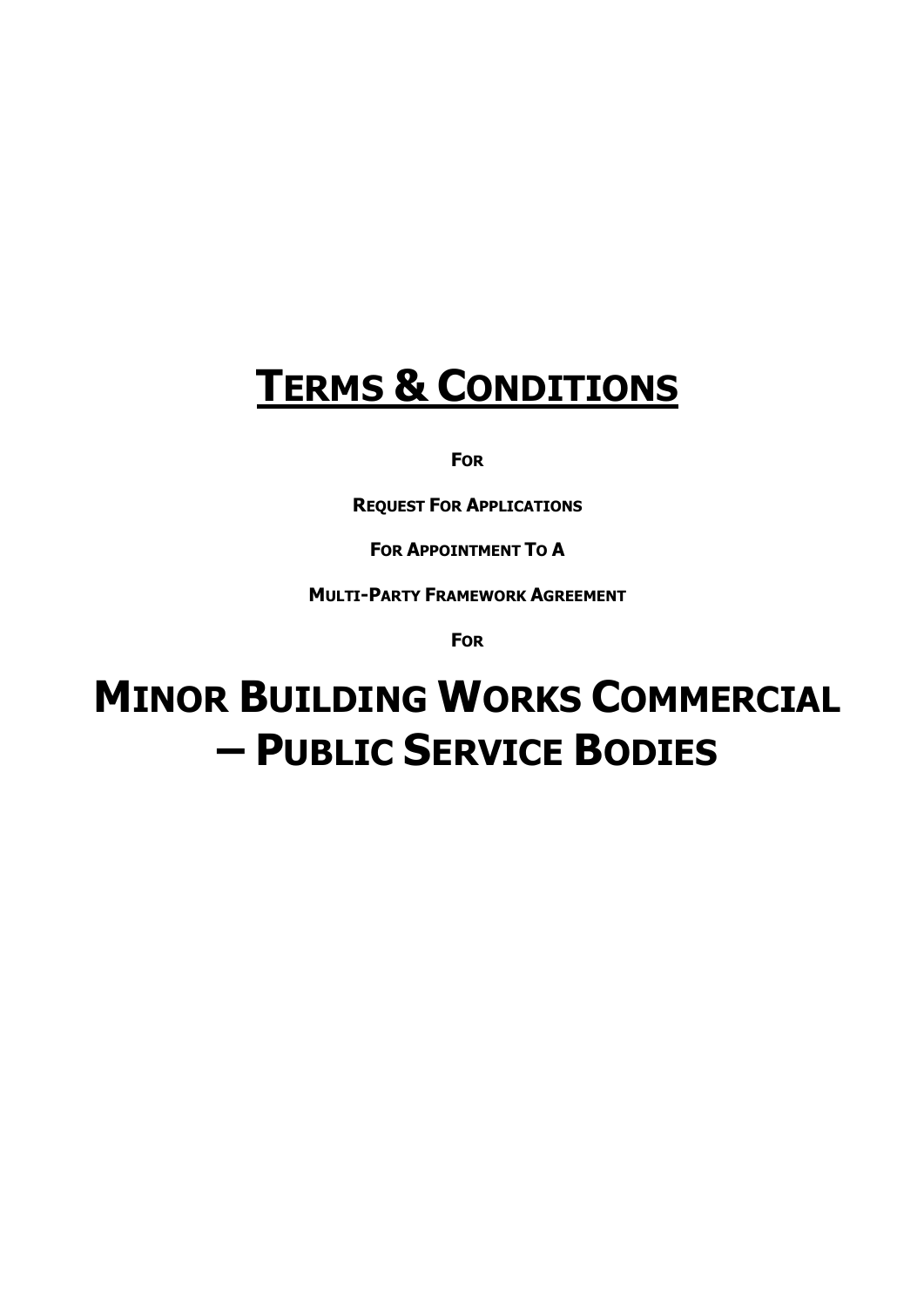# THIS PAGE IS INTENTIONALLY BLANK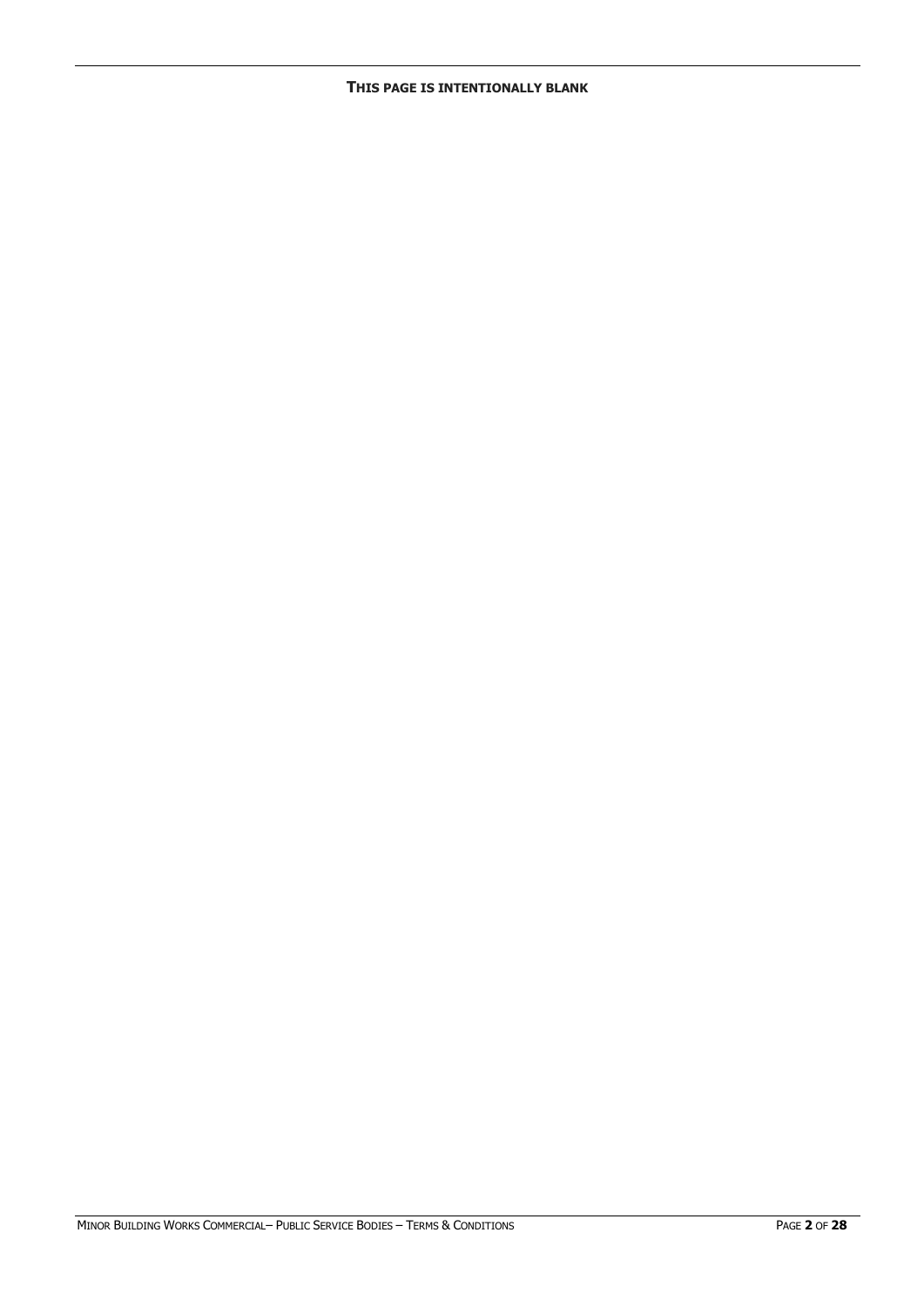# **TABLE OF CONTENTS**

| 1.0  | <b>IMPORTANT NOTES</b>                                  | 4  |
|------|---------------------------------------------------------|----|
| 1.1  |                                                         |    |
| 1.2  |                                                         |    |
| 1.3  |                                                         |    |
| 1.4  |                                                         |    |
| 1.5  |                                                         |    |
| 1.6  |                                                         |    |
| 1.7  |                                                         |    |
| 1.8  |                                                         |    |
| 1.9  |                                                         |    |
| 1.10 |                                                         |    |
| 1.11 |                                                         |    |
| 1.12 |                                                         |    |
| 1.13 |                                                         |    |
| 1.14 |                                                         |    |
| 1.15 |                                                         |    |
| 1.16 |                                                         |    |
| 1.17 |                                                         |    |
| 1.18 |                                                         |    |
| 1.19 |                                                         |    |
| 1.20 |                                                         |    |
| 1.21 |                                                         |    |
| 1.22 |                                                         |    |
| 1.23 |                                                         |    |
| 1.24 |                                                         |    |
| 2.0  | <b>PARTICULARS</b>                                      | 15 |
| 2.1  |                                                         |    |
| 2.2  |                                                         |    |
| 2.3  |                                                         |    |
| 2.4  |                                                         |    |
| 3.0  | <b>GENERAL SPECIFICATION</b>                            | 17 |
| 3.1  |                                                         |    |
| 3.2  |                                                         |    |
| 3.3  |                                                         |    |
| 3.4  |                                                         |    |
| 3.5  |                                                         |    |
| 3.6  |                                                         |    |
| 4.0  | SUPPLEMENTARY REQUEST FOR TENDER (SRFT) ON SUPPLYGOV.IE | 22 |
| 4.1  |                                                         |    |
| 4.2  |                                                         |    |
| 4.3  |                                                         |    |
| 4.4  |                                                         |    |
| 4.5  |                                                         |    |
| 4.6  |                                                         |    |
| 4.7  |                                                         |    |
| 5.0  | <b>PERFORMANCE EVALUATION REPORT</b>                    | 27 |
|      |                                                         |    |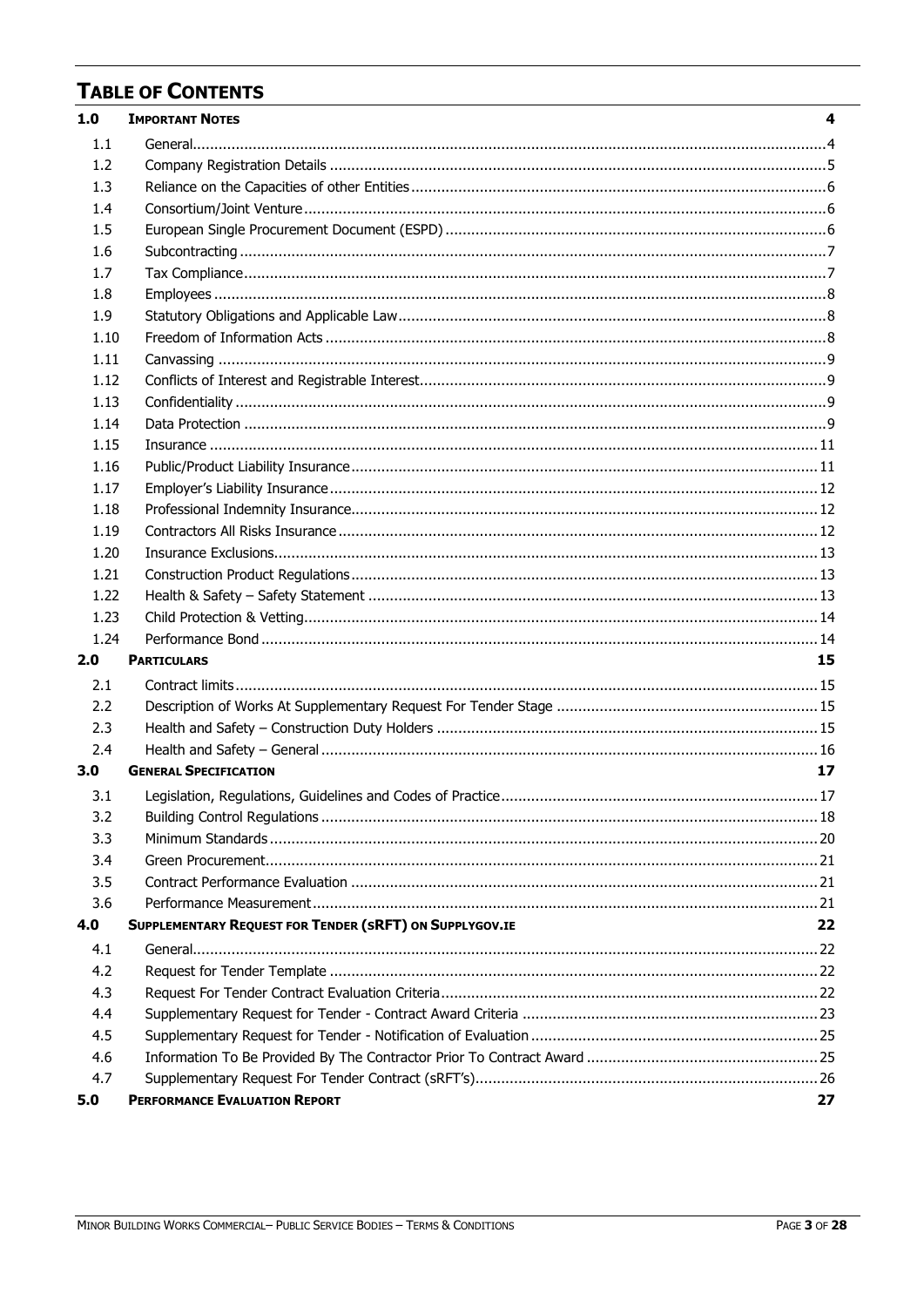# 1.0 IMPORTANT NOTES

# 1.1 GENERAL

- 1.1.1 The Local Government Operational Procurement Centre (LGOPC)<sup>1</sup> acting as a Central Purchasing Body  $(CPB)^2$  under the auspices of Kerry County Council is coordinating the establishment of a Framework Agreement<sup>3</sup> of Minor Building Works Contractors<sup>4</sup> for works on Public Service Commercial Properties on behalf of Contracting Authorities<sup>5</sup>.
- 1.1.2 The Terms and Conditions listed in this document form part of the overall Tender Documents<sup>6</sup> for this competition and apply to appointment to the Framework Agreement as well as the mini competitions run under a Supplementary Request for Tender<sup>7</sup> (hereafter referred to as an 'sRFT').
- 1.1.3 The appointment to this Framework Agreement is being made by a process of competitive tender using the Open Procedure. The regulatory framework applicable to the Application<sup>8</sup> process comprises Directive 2014/24/EC of the European Parliament and of the Council, on public procurement, implemented into Irish law by European Union (Award of Public Authority Contracts) Regulations SI No. 284 of 2016.
- 1.1.4 The information provided in this document is offered in good faith for the guidance of the Tenderer<sup>9</sup>/Contractor participating in this tender competition. The content is for information purposes only and may not be used for any purpose save for this tender competition.
- 1.1.5 No part of the Tender Documents, in whole or in part, may be reproduced, stored, transmitted, or used without the prior written permission of the LGOPC (which may be withheld in its sole discretion).
- 1.1.6 These Terms & Conditions are a summary of available information and no reliance shall be placed on any information or statements contained herein, and no representation or warranty, express or implied, is or shall be made in relation to the completeness, accuracy or functioning of the information contained in these Terms and Conditions, nor as to the reasonableness of any assumption made in preparing this information. Without prejudice to the foregoing, neither LGOPC nor their advisers, consultants, contractors, servants and/or agents shall have any liability or responsibility in relation to the accuracy, adequacy or completeness of such information or any statements made. For the avoidance of doubt, Tenderers/Contractors should not assume that any such information or statements shall remain unchanged.
- 1.1.7 The LGOPC is not bound by any anomalies, errors or omissions. Tenderers/Contractors shall immediately notify the LGOPC should they become aware of any ambiguity, discrepancy, error or omission in the Tender Documents. The LGOPC shall, upon receipt of such notification, notify all Tenderers/Contractors of its ruling in respect of any such ambiguity, discrepancy, error or omission. Such ruling shall be issued in writing and may at the LGOPC's sole discretion form part of the Framework Agreement.
- 1.1.8 By participating in this tender, the Tenderer acknowledges that there does not exist any contractual, implied or quasi-contractual relationship between the LGOPC and the Tenderer prior to the execution of the Framework Agreement nor will there exist any contractual, implied or quasi-contractual relationship

or more such bodies governed by public law who are participating on this Framework Agreement.

<sup>&</sup>lt;sup>1</sup> The LGOPC is responsible for the development and implementation of all Central Purchasing Mechanisms for the Category Councils of Plant Hire and Minor Building Works & Civils as established by the Office of Government Procurement.

 $^2$  means a contracting authority or a contracting entity within the meaning of Regulation 2(1) of the European Union (Award of Public Authority Contracts) Regulations 2016 providing centralised purchasing activities and, possibly, ancillary purchasing activities who is participating in the Framework Agreement.

<sup>&</sup>lt;sup>3</sup> means the Agreement that Tenderers will be required to enter if successful in their Application to participate in the Framework Agreement.

<sup>&</sup>lt;sup>4</sup> means Tenderers admitted to the Framework Agreement and shall have the same meaning as Supplier on the www.supplygov.ie system. <sup>5</sup> means the State, regional or local authorities, bodies governed by public law or associations formed by one or more such authorities or one

 $^6$  means the Instructions Document, Online Oualification Ouestions, Pricing Document, Terms & Conditions and Framework Agreement

<sup>&</sup>lt;sup>7</sup> means a tender request issued via www.supplygov.ie by the Contracting Authority to the Contractors, undertaken in accordance with the procedure set out in the Terms & Conditions.

<sup>&</sup>lt;sup>8</sup> means an application for admittance to the Framework Agreement submitted via www.etenders.gov.ie pursuant to the Instructions Document. <sup>9</sup> means an entity that submits a tender.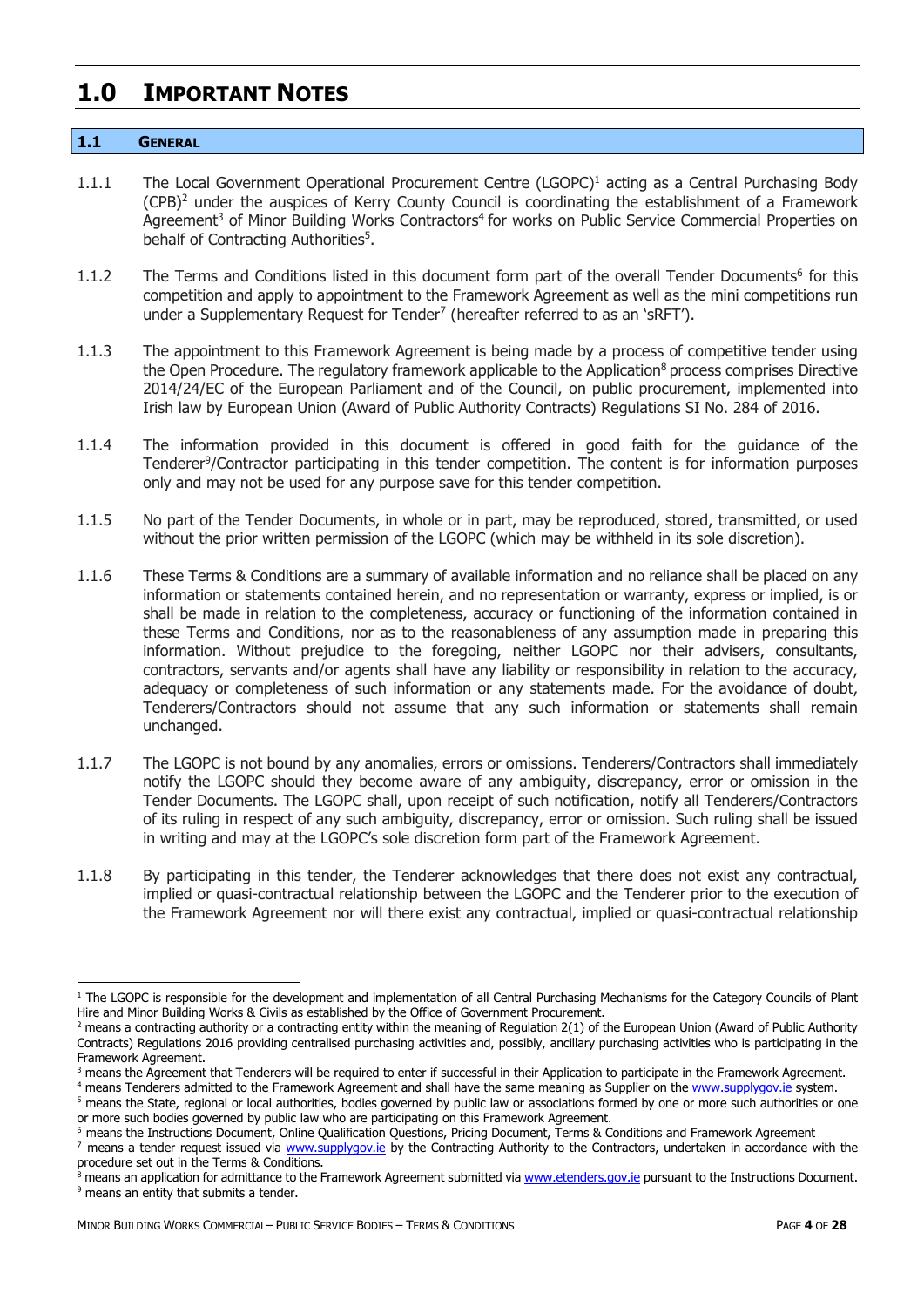with the Contracting Authority in relation to a sRFT prior to the acceptance by the Contracting Authority of the terms of the sRFT, pursuant to the procedure adopted for the sRFT.

- 1.1.9 The LGOPC reserves the right, without notice:
	- To change the basis of, or the procedures (including the timetable) relating to the Framework Agreement;
	- To reject any, or all, of the Applications:
	- Not to invite a Tenderer to proceed further:
	- Not to furnish a tenderer with additional information, or
	- To abandon the tender competition.
- 1.1.10 In respect of the provisions set out in 1.1.9 the LGOPC and its advisors shall not be liable to any persons as a result thereof. The LGOPC shall not be bound to accept any Application and reserves the right not to form a Framework Agreement in respect of some or all the supplies, works and/or services for which Applications are invited.
- 1.1.11 This tender competition supersedes and replaces all previous documentation, communications and correspondence between the LGOPC and Tenderers/Contractors in relation to the subject matter of this tender competition, and Contractors should place no reliance on such previous documentation and correspondence.
- 1.1.12 The LGOPC will not accept responsibility for information relayed (or not relayed) via third parties.
- 1.1.13 Each Tenderers/Contractors cost's will be their sole liability. The LGOPC has no obligation to reimburse the Tenderer in respect of costs incurred by it in the preparation of its Application or otherwise because of its participation in this process, whatsoever or howsoever arising. No part of the Tenderers application will be returned.

## 1.2 COMPANY REGISTRATION DETAILS

- 1.2.1 Where a Tenderer is registered with the Companies Registration Office (the 'CRO') (www.cro.ie) then they must ensure that:
	- The registered company name and address as recorded on (www.cro.ie) is used in all parts of the Application (where appropriate);
	- The company name included on www.supplygov.ie<sup>10</sup> must also match the company name as recorded on (www.cro.ie).
- 1.2.2 Where a Tenderer is not registered with the Companies Registration Office ('the CRO') (www.cro.ie) then they must ensure that-:
	- The company name and address as registered with their VAT Registration Number is used in all parts of the Application (where appropriate);
	- The company name included on www.supplygov.ie must match the company name as registered with their VAT Registration Number.
- 1.2.3 It is the responsibility of the Tenderer to ensure that any errors or inconsistencies in the above information are corrected prior to admittance to the Framework Agreement. In the event that the company details submitted by the Tenderer do not match the details registered on the CRO, the Tenderer details will be amended by the LGOPC in line with the CRO on the Contractors account on www.supplygov.ie.

<sup>&</sup>lt;sup>10</sup> SupplyGov.ie is an online procurement platform which facilities public sector and state agencies in the procurement of goods, works and services from Suppliers (incl. Contractors and Service Providers). The website has been developed by the Local Government Operational Procurement Centre (LGOPC) to streamline the procurement process of contracting authorities in respect of the operation of local authority led Category Councils for Plant Hire and Minor Building Works & Civils.

MINOR BUILDING WORKS COMMERCIAL– PUBLIC SERVICE BODIES – TERMS & CONDITIONS PAGE 1 ACCESS OF 28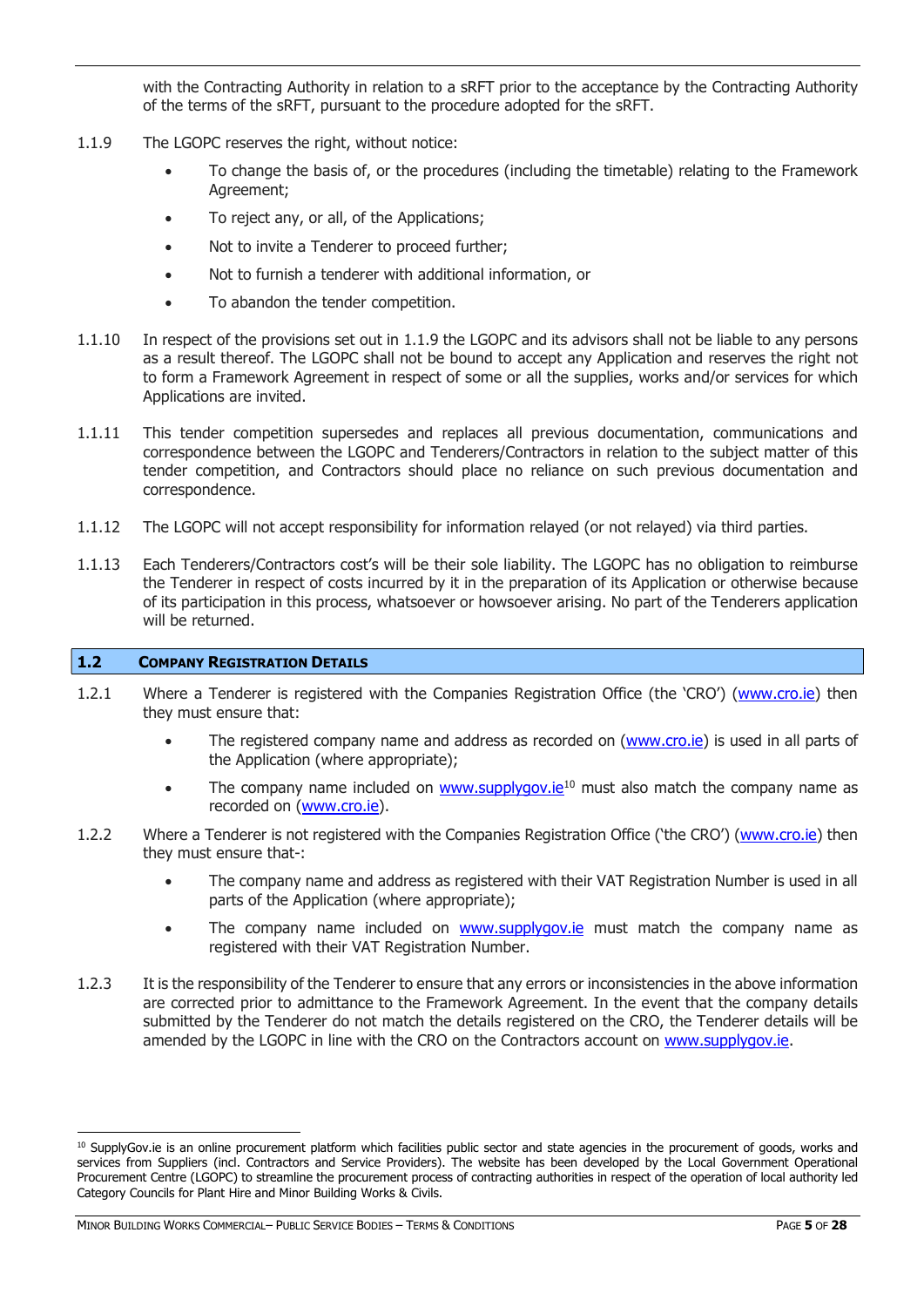#### 1.3 RELIANCE ON THE CAPACITIES OF OTHER ENTITIES

- 1.3.1 With regard to the suitability assessment criteria relating to the economic & financial standing and technical & professional ability set out in the online application process for this tender competition, a Tenderer may rely on the capacities of other entities, regardless of the legal nature of the links between the Tenderer/ Contractor and those other entities.
- 1.3.2 Reliance on the capacity of other entities is limited to the specific criterion identified in the online qualification questions.
- 1.3.3 A Tenderer may only rely on the capacities of other entities where those entities will perform the works and/or services for which these capacities are required.
- 1.3.4 Where a Tenderer wants to rely on the capacities of other entities, it shall demonstrate to the LGOPC and/or the Contracting Authority that it will have at its disposal the resources necessary, including by producing a commitment by those entities to that effect. Where a Tenderer is relying on the capacity of another entity or entities, such entity or entities must provide joint and several liability to the Central Purchasing Body and/or the relevant Contracting Authority for the performance and fulfilment of the terms of the Framework Agreement and any contracts awarded in accordance with the Framework Agreement. This may take the form of a guarantee, letter of reliance or other form of commitment as directed by the Central Purchasing Body and/or Contracting Authority.
- 1.3.5 Tenderers responding to this tender competition must provide the necessary details and proof required, as set out in the online Application process.

#### 1.4 CONSORTIUM/JOINT VENTURE

- 1.4.1 A consortium/joint venture will not be required to convert into a specific legal form to make a tender application but may be required to do so prior to admittance to the Framework Agreement. The LGOPC may:
	- Contract with one Contractor who will carry overall responsibility for the performance of the works and/or services;
	- Contract with each member of the consortium/joint venture based on joint and several liabilities;
	- Contract with one member of the consortium/joint venture and the other members will be Subcontractors $11$ ; or
	- At its discretion, require the consortium/joint venture to enter into any other contracting arrangement.

#### 1.5 EUROPEAN SINGLE PROCUREMENT DOCUMENT (ESPD)

- 1.5.1 The ESPD is a self-declaration by Tenderers consisting of a formal statement by the Tenderer that the relevant grounds for exclusion do not apply, that the relevant selection criteria are fulfilled and that it will provide the relevant information as required by the LGOPC.
- 1.5.2 Submission of an ESPD for this tender competition is at the discretion of the Tenderer if a Tenderer intends to submit an ESPD, it shall comply with these instructions.
- 1.5.3 In accordance with Regulation 59 of the European Union (Award of Public Authority Contracts) Regulations 2016, the Contracting Authority shall accept a European Single Procurement Document (ESPD) as preliminary evidence confirming that the Tenderer fulfils the following conditions-:
	- $\bullet$  it is not in one or more of the situations referred to in Regulation 57 in which the entity<sup>12</sup> shall or may be excluded; and
	- it meets the relevant criteria for qualitative selection as defined in the Tender Documents.

<sup>&</sup>lt;sup>11</sup> A person to whom the execution of part of the Works is subcontracted (by the Contractor or another subcontractor). <sup>12</sup> means 'economic operator' as defined in EU Directive 2014/24 – EU Procurement Directive.

MINOR BUILDING WORKS COMMERCIAL– PUBLIC SERVICE BODIES – TERMS & CONDITIONS **FAGE 6 OF 28**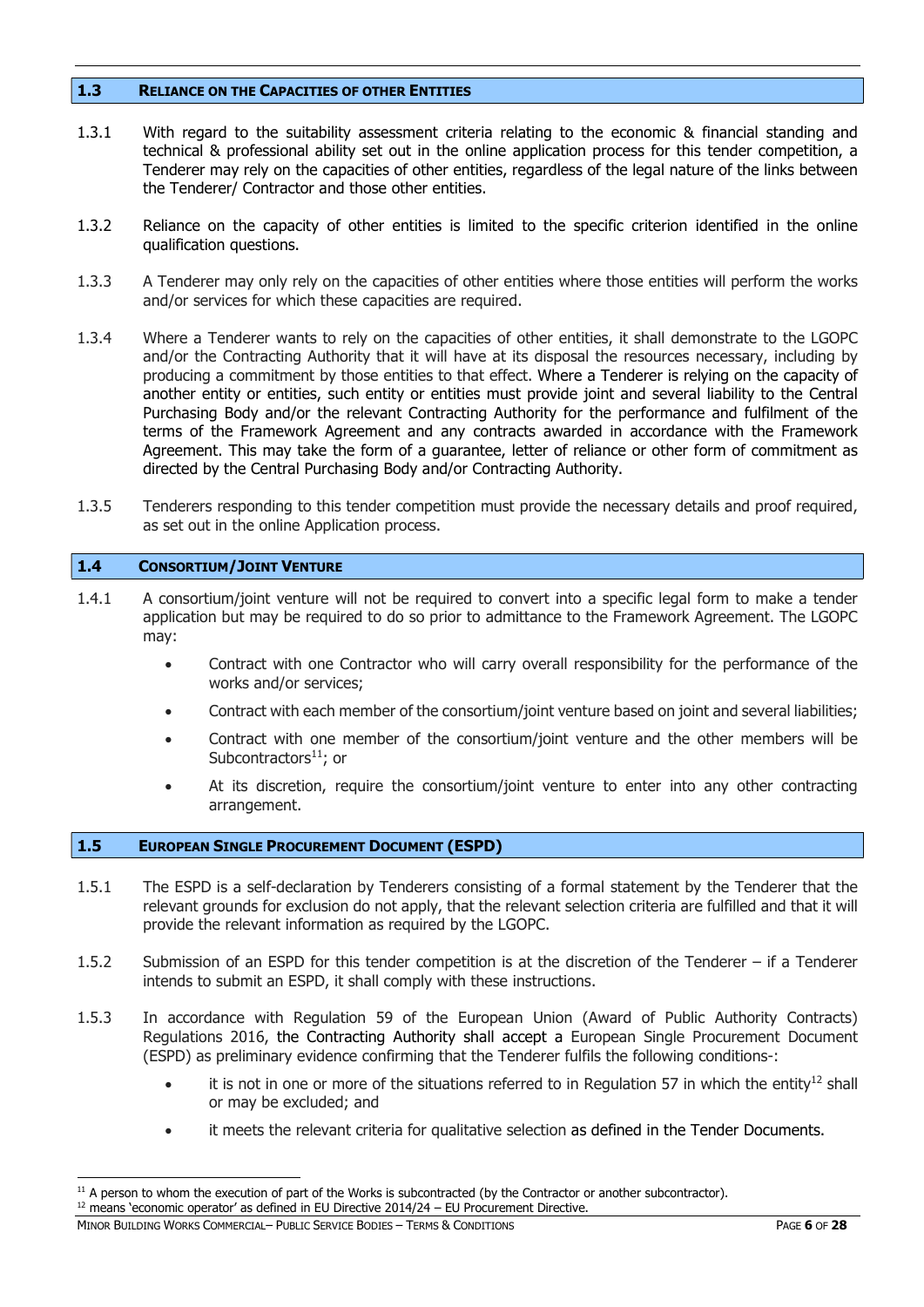- 1.5.4 The ESPD shall be provided exclusively in electronic form and shall be drawn up based on a standard form established by the European Commission.
- 1.5.5 If the information required for the tender application is not included in the ESPD, the Tenderer will be obliged to submit the required information under separate cover. Potential Tenderers must examine this information carefully in view of their participation and possible submission of an ESPD.
- 1.5.6 If a Tenderer proposes to submit an ESPD and it is relying on the capacities of one or more other entities, those entities must also each submit an ESPD setting out the relevant information for the respective entity.
- 1.5.7 In addition, where a group of entities, including temporary associations, participate together in this tender competition and they intend to submit an ESPD, a separate ESPD must be submitted for each of the participating entities.
- 1.5.8 An ESPD is not required for Subcontractors on whose capacities the tenderer does not rely. Tenders shall note that information concerning proposed Subcontractors and completed Personal Situation Declaration Forms will be required at sRFT stage.

#### 1.6 SUBCONTRACTING

- 1.6.1 Contractors responding to a sRFT must provide the necessary details and proof required, as set out in the 'Qualification questions' included with the Tender Documents.
- 1.6.2 The Contracting Authority may take appropriate measures by, amongst other things, verifying in accordance with the provisions in the Regulations, whether there are grounds for exclusion of Subcontractors under Regulation 57 of the 2016 Regulations.
- 1.6.3 At sRFT stage, the Contractor must indicate to the Contracting Authority the qualifications and experience of Contractors Personnel<sup>13</sup> it proposes for completion of the works and/or services defined in the sRFT.
- 1.6.4 When responding to a sRFT, where Subcontractors/Specialists<sup>14</sup> are proposed for completion of parts of the works and/or services, the Contractor shall indicate to the Contracting Authority the name, contact details and legal representatives of the subcontractor/s.

### 1.7 TAX COMPLIANCE

- 1.7.1 All payments under a contract awarded pursuant to a sRFT will be conditional on the Contractor being tax compliant.
- 1.7.2 Contractors must comply with the terms of the Department of Finance Circulars 43/2006 and 44/2006: Tax Clearance Procedures: Public Sector Contracts, or any replacement Circulars in this regard.
- 1.7.3 In line with the legislative provisions of Section 95 of the Finance Act 2014, the following provisions in relation to eTax Clearance Certificates have been brought into force by Revenue, effective from December  $2015 -$ :
	- Processing of tax clearance applications, certificates issued by the Collector-General and verification by third parties, is all in electronic format; and
	- Where a taxpayer is found to be non-compliant with their obligations their tax clearance certificate can be rescinded (or withdrawn).
- 1.7.4 eTax Clearances will be available to business, PAYE and non-resident customers with a PPSN/Tax Reference number (TRN). There is no change to the current process for customers/Contractors that are

<sup>&</sup>lt;sup>13</sup> The Contractors representative, supervisor and Subcontractors, employees and other persons working on or adjacent to the site for the Contractor or Subcontractors, and other persons assisting the Contractor to perform the Contract.

<sup>14</sup> means a Subcontractor or supplier of a Works Item named in the Contract and/or Contractor's Personnel who do or are to do design, and/or Contractor's Personnel stated in the works requirements to be Specialists.

MINOR BUILDING WORKS COMMERCIAL– PUBLIC SERVICE BODIES – TERMS & CONDITIONS PAGE 7 OF 28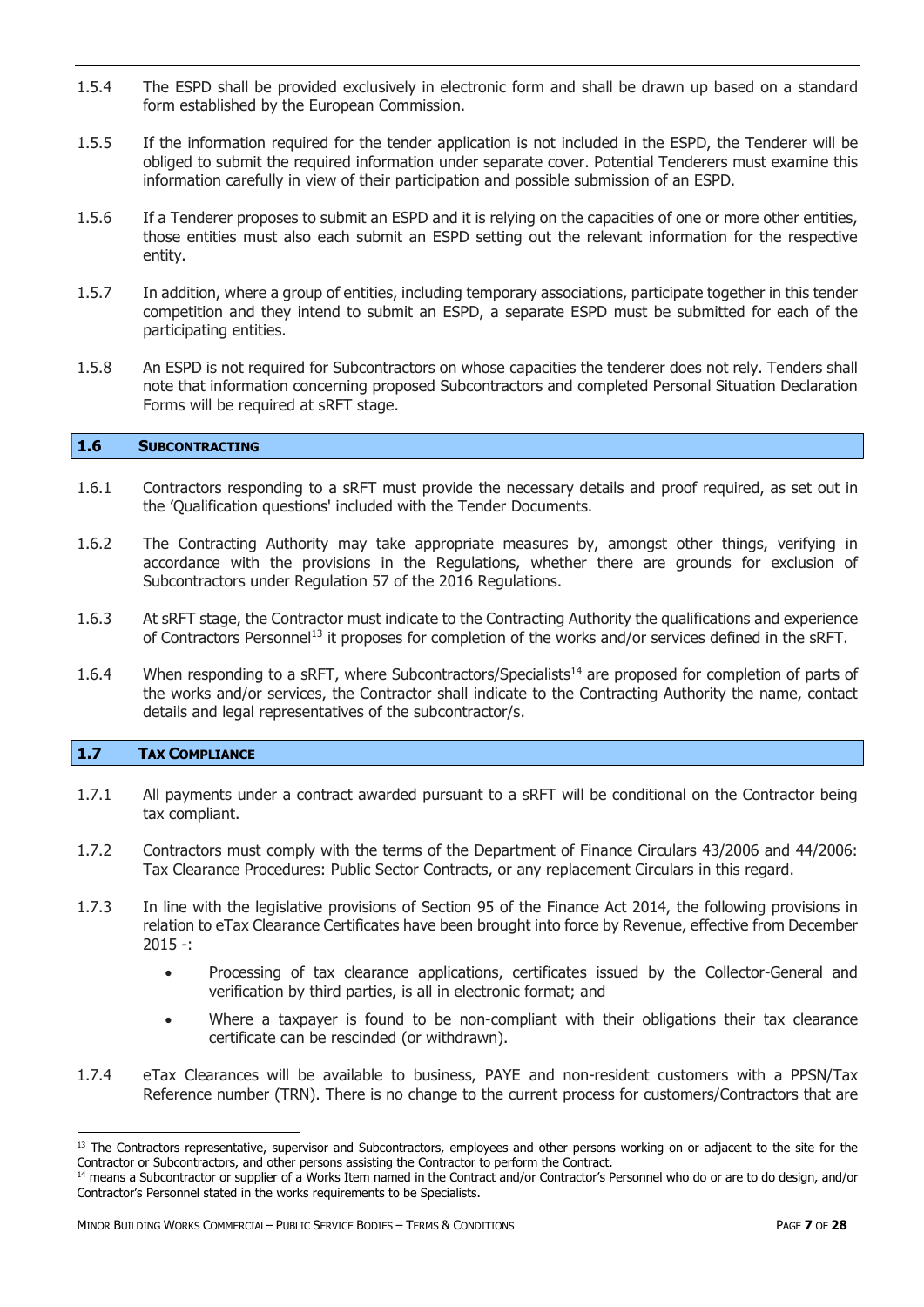not registered for Irish tax, i.e. Non-residents or some community/voluntary groups. These applications will continue to be processed by the Collector General's Office. Furthermore, eTax Clearance does not apply to Standards in Public Office (SIPO) Contractors.

- 1.7.5 Applications in eTax Clearance will be processed in real time. Contractors who are tax compliant will receive a Tax Clearance Access Number. This number along with the Contractor's PPSN/Tax Reference number (TRN Number) shall be provided when requested to the Contracting Authority as verification of their tax clearance details.
- 1.7.6 Subcontractors engaged at sRFT stage are required to produce an in-date (not older than 30 days) Notification of Determination<sup>15</sup> to the Contracting Authority or the principal Contractor, before any contract is awarded. Contractors requiring further information on demonstration of satisfactory level of subcontractor tax compliance and Notifications of Determination under Section 530I of The Taxes Consolidation Act, 1997 (as amended) should contact their local Revenue office. Contact details are available on the Revenue website at www.revenue.ie.

#### 1.8 EMPLOYEES

- 1.8.1 Contractors shall comply with all statutory requirements in relation to PAYE and PRSI and shall ensure that the rates of pay and the conditions of employment, including pension contributions, comply with all applicable law. The rates of pay and conditions of employment shall be at least as favourable as those for the relevant category of worker in any sectoral employment orders, employment regulation orders or registered employment agreements.
- 1.8.2 Contractors shall also be aware that they may be asked to provide evidence prior to commencing any works and/or services of membership of a pension and sick pay scheme for all Contractors Personnel that will be employed to work on the relevant sRFT.

#### 1.9 STATUTORY OBLIGATIONS AND APPLICABLE LAW

- 1.9.1 Contractors are advised that EU and national legislation applies in respect of matters such as employment, working hours, official secrets, data protection and health and safety. Contractors must have regard to statutory terms relating to minimum pay and to legally binding industrial or sectorial agreements in preparing tenders.
- 1.9.2 The laws of Ireland will govern this competitive process. This competitive process, any resulting Framework Agreement and any resulting contract will be subject to the exclusive authority of the Irish Courts.

#### 1.10 FREEDOM OF INFORMATION ACTS

- 1.10.1 The LGOPC and Contracting Authorities are subject to the Freedom of Information Act 2014 and the Tenderer/ Contractor acknowledge that information provided in response to this tender and/ or the sRFT may be considered confidential or commercially sensitive.
- 1.10.2 Tenderers are asked to consider if any of the information supplied by them in response to this tender should not be disclosed because it is commercially sensitive or confidential. If this is the case, Tenderers can, when providing the information, identify same and specify the reasons for its commercial sensitivity or confidentiality. The LGOPC will have regard to such a statement but are not bound by it.

<sup>&</sup>lt;sup>15</sup> means the notification from the Revenue Commissioners indicating the rate of tax that applies to the subcontractor and the tax credits that reduce the tax payable.

MINOR BUILDING WORKS COMMERCIAL– PUBLIC SERVICE BODIES – TERMS & CONDITIONS PAGE 8 OF 28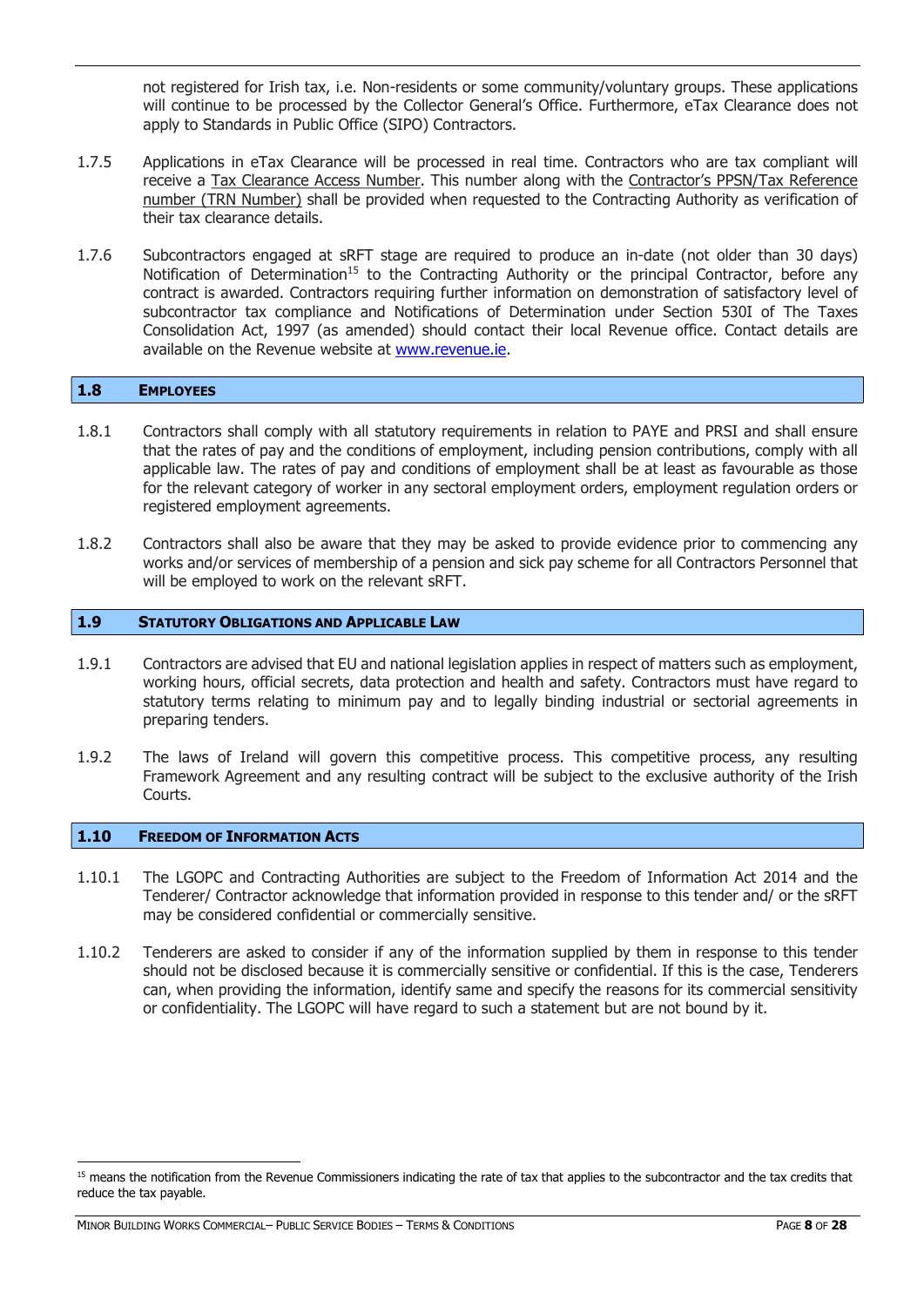# 1.11 CANVASSING

- 1.11.1 Canvassing or any effort by a Tenderer to influence any staff or agents of the LGOPC in relation to any aspect of the Application process may result in automatic disqualification from the Application process.
- 1.11.2 Where a Tenderer/ Contractor has an existing relationship with the LGOPC, a Contracting Authority or its employees, the Tenderer/ Contractor is advised that any discussions, correspondence, or other influences on the Application process may be treated as canvassing.
- 1.11.3 In accordance with Section 38 of the Ethics in Public Office Act 1995 any money, gift or other consideration from a person holding or seeking to obtain a contract will be deemed to have been paid or given corruptly unless the contrary is proved.

#### 1.12 CONFLICTS OF INTEREST AND REGISTRABLE INTEREST

- 1.12.1 Any actual or potential conflict of interest involving a Tenderer/Contractor (whether because of the Tenderer/ Contractor having or having had a role in the LGOPC and/or the Contracting Authority in relation to the contract or because of the Tenderer/ Contractor having or having had an interest in another Tenderer/ Contractor or another Tenderer/ Contractor having or having had an interest in the Tenderer/ Contractor or any other situation creating a conflict of interest, actual or potential) must be fully disclosed by the Tenderer/ Contractor as soon as it becomes apparent. The LGOPC and/ or Contracting Authority reserves the right to raise conflict of interest issues with Tenderers/ Contractors.
- 1.12.2 Where the LGOPC and/or the Contracting Authority consider that the situation does not give rise to a conflict of interest or that the conflict of interest is not material, it will permit the situation to continue.
- 1.12.3 Where the LGOPC and/or the Contracting Authority consider that the situation gives rise to a material conflict of interest, it may, at its sole discretion, permit the situation to continue subject, if necessary, to appropriate safeguards being agreed between the LGOPC and/or the Contracting Authority and the Contractor and the LGOPC and/or Contracting Authority being fully satisfied that those safeguards have been put in place and will be complied with.
- 1.12.4 Where the LGOPC and/or the Contracting Authority considers, in its absolute discretion, that the situation can only be remedied by the exclusion of the Tenderer/ Contractor from the Application or sRFT process, the LGOPC and/or the Contracting Authority shall exclude the Tenderer.
- 1.12.5 Any registrable interest involving the Tenderer and the LGOPC or their relatives must be fully disclosed or must be communicated to the LGOPC immediately upon such information becoming known to the LGOPC, in the event of this information only coming to the Tenderer's notice after the submission of an Application and prior to the award of the Framework Agreement. The terms 'registrable interest' and 'relative' shall have the meaning prescribed by the Ethics in Public Office Act 1995.

## 1.13 CONFIDENTIALITY

1.13.1 All documents issued and information given to Tenderers/ Contractors must be treated as strictly confidential. Tenderers/ Contractors should not release details of the Tender Documents other than on an "In Confidence" basis to those who have a legitimate need to know or whom they need to consult for preparing their Application.

# 1.14 DATA PROTECTION

1.14.1 In this clause, "Data Protection Laws" means the Irish Data Protection Acts 1988 to 2018, the General Data Protection Regulation (EU) 2016/679 ("GDPR"), any other applicable law or regulation relating to the processing of personal data and to privacy, including the E-Privacy Directive and the European Communities (Electronic Communications Networks and Services) (Privacy and Electronic Communications) Regulations 2011 ("E-Privacy Regulations"), as such legislation shall be supplemented, amended, revised or replaced from time to time.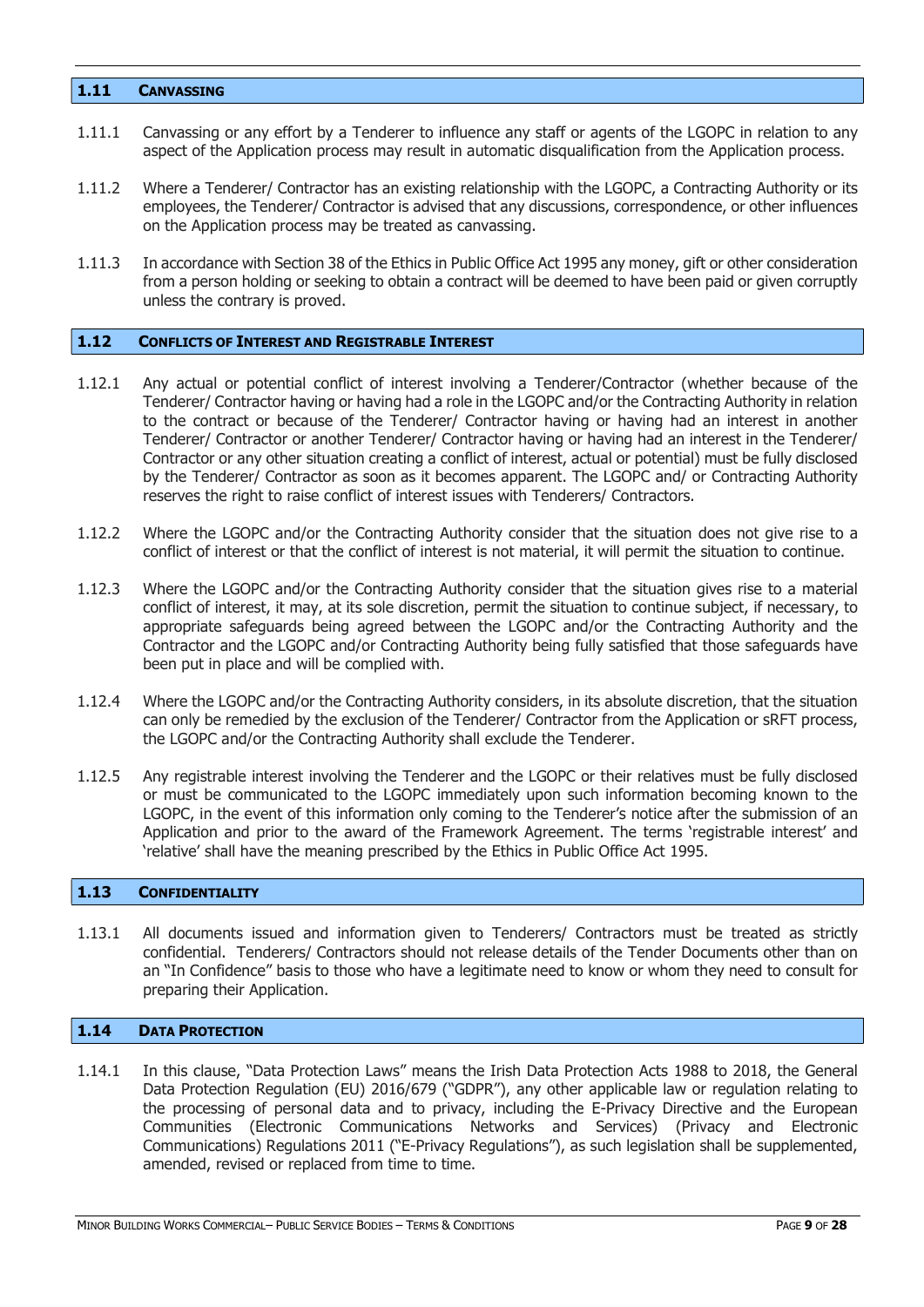- 1.14.2 The Contracting Authority and the LGOPC will each be an independent Data Controller (where Data Controller has the meaning given under the Data Protection Laws) in respect of any Personal Data (where Personal Data has the meaning given under the Data Protection Laws) required to be provided by the Tenderer in response to this call for tender competition and Supplementary Requests for Tender.
- 1.14.3 The Tenderer, as Data Controller in respect of any Personal Data provided by it in its Tender, is required to confirm that all Data Subjects (where Data Subject has the meaning given under the Data Protection Laws) whose Personal Data is provided by the Tenderer have consented to the processing of such Personal Data by the Tenderer, the LGOPC, the Contracting Authority, the Evaluation Team and the supplier of the www.supplygov.ie website for the purpose of the participation of the Tenderer in this tender competition or that the Tenderer otherwise has a legal basis for providing such Personal Data to the foregoing for the purpose of its participation in this tender competition.
- 1.14.4 The Contracting Authority and the LGOPC, each as an independent Data Controller, may process the Personal Data as follows:
	- by the Contracting Authority disclosing data (including Personal Data of tenderers and/or their employees or other related third-party agents such as those persons names, contact details, work experience etc.) to the LGOPC.
- 1.14.5 The Contracting Authority, as an independent Data Controller, may share the Personal Data as follows:
	- share such Personal Data with other bodies within the public and/or semi-state sectors that use the www.supplygov.ie service as required by this Framework. The list of such public and/or/semi-State bodies is maintained on **www.supplygov.ie** and is updated from time to time. In addition, such Personal Data may be shared with the Office of Government Procurement, the Local Government Management Agency and with other bodies as required under law.
- 1.14.6 The Contracting Authority and the LGOPC shall enter into a Data Sharing Agreement, which shall govern the sharing of the Personal Data between them, and their respective rights, obligations and liability in relation to this.
- 1.14.7 The Tenderer shall be individually responsible, as an independent Data Controller, for its own processing of the Personal Data included in the tender, and must fully comply with its obligations as a Data Controller under the Data Protection Laws in this regard.
- 1.14.8 Neither the Tenderer or the LGOPC shall be construed as a Data Processor (where Data Processor has the meaning given under the Data Protection Laws) in relation to the other, unless the conditions for processing of the Personal Data change so that one party processes Personal Data on behalf of and on the instructions of the other party.
- 1.14.9 The Tenderer and the LGOPC shall not be construed as Joint Data Controllers unless the conditions for processing of the Personal Data change such that the parties in conjunction with one another jointly, in a collaborative fashion, determine the purposes and means of processing the Personal Data.
- 1.14.10 The Tenderer will inform the LGOPC as soon as possible of any requests from Data Subjects regarding rectification or erasure of Personal Data included in a Tender, or restriction of or objection to the processing of such Personal Data for the purposes set out herein. The Tenderer shall, to the extent that such a request affects the processing of such Personal Data by the LGOPC, provide reasonable assistance to the LGOPC to enable compliance with the Data Protection Laws. Notwithstanding the foregoing, the Tenderer shall remain responsible itself for dealing with requests from Data Subjects in respect of Personal Data, to the extent that such requests are directed by the Data Subject to the Tenderer (or any of its agents, employees or sub-contractors).
- 1.14.11 The Tenderer shall notify the LGOPC immediately if the Tenderer becomes aware of, or suspects: (i) any breach of this section; or (ii) a Personal Data breach which is likely to affect or invoke the LGOPC's obligations under the Data Protection Laws, or (iii) any situation or envisaged development that shall in any way influence, change or limit the processing of the Personal Data included in the Tender for the purposes set out herein. The Tenderer shall document all Personal Data breaches in accordance with the Data Protection Laws and fully cooperate with the LGOPC to ensure compliance with the Data Protection Laws. The Tenderer shall use reasonable endeavours to mitigate any damage suffered by a Data Subject in these circumstances.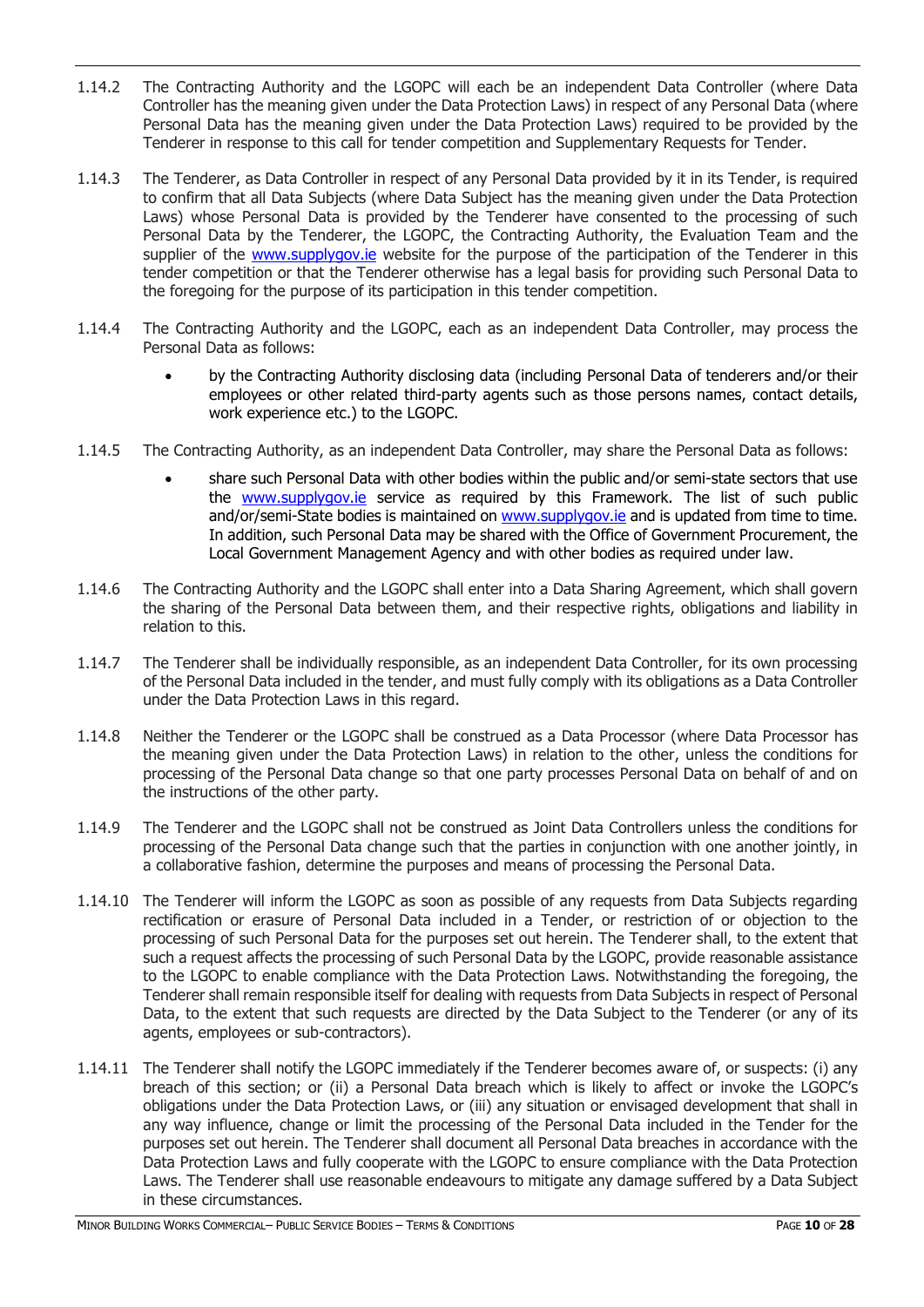1.14.12 The Tenderer hereby indemnifies the LGOPC against all claims, liabilities, costs, expenses, damages and losses suffered or incurred by the LGOPC arising out of or in connection with any breach by the Tenderer (or any of its employees/agents/sub-contractors) of any terms of this section, or its obligations under the Data Protection Laws, or any use by the Tenderer of the Personal Data. This Clause is intended to apply to the allocation of liability for losses relating to the Data Protection Laws as between the LGOPC and the Tenderer, including with respect to compensation to Data Subjects, notwithstanding any provisions under the Data Protection Laws to the contrary, except: (i) to the extent not permitted by applicable law (including the Data Protection Laws); and (ii) that it does not affect the liability of either party to any Data Subject.

## 1.15 INSURANCE

- 1.15.1 The Contractor shall be liable for and shall indemnify the Contracting Authority for and in respect of all and any losses, claims, demands, damages or expenses which the Contracting Authority may suffer due to and arising directly because of the negligence, act or omission, breach of contract, breach of duty, willful default or fraud of the Contractor and the Contractors Personnel.
- 1.15.2 Tenderers do not need to have the insurances in place when making their application in response to a sRFT but will be required to put those insurances in place prior to the award of any contract should they be successful in a sRFT. The Contracting Authority will not be responsible for any cost incurred by Contractors in putting in place the required insurances.
- 1.15.3 No Contractor shall be awarded a contract under an sRFT unless satisfactory evidence of insurance is submitted prior to contract award by the Contractor's insurance broker/company. Where the insurance policy in question lapses prior to the end of the period of the Framework Agreement it shall be the responsibility of the Contractor to ensure that said policy is renewed.
- 1.15.4 The onus is on the Contractor to advise the Contracting Authority when their insurance has lapsed or has been cancelled. All Contractors must notify the Contracting Authority of alterations, cancellations and confirm renewal of policies. Any failure to do so may result in immediate termination of the Contractor for the duration of the Framework Agreement.

#### 1.16 PUBLIC/PRODUCT LIABILITY INSURANCE

- 1.16.1 The minimum level of Public Liability Insurance required in respect of any one accident below which the Contractor and PSCS will bear the cost:
	- €6,500,000 for any one event;
	- Maximum excess: €6,500.
- 1.16.2 The policy shall indicate that the €6,500,000 limit is for any one event. The limit of indemnity under the Public Liability Insurance must be for the full policy limit of €6,500,000. No inner limit reduction is permissible. The maximum permissible excess shall be €6,500 for property only with no excess for death, injury or illness.
- 1.16.3 The policy shall include an indemnity to principal clause.
- 1.16.4 The successful Contractor will be required to include the Contracting Authority as joint insured and may be required to include a non-vitiation clause.
- 1.16.5 The successful Contractor will also be required to extend a public liability policy to include for products and pollution liability insurance to indemnify the Contracting Authority in relation to defective products supplied whether manufactured, altered or just sold by the Contractor.
- 1.16.6 Public Liability Insurance must specifically be extended to include all motor vehicles to which the Road Traffic Acts do not apply (such as rollers, pavers, off site vehicles, etc.), alternatively such vehicles should be scheduled by vehicle registration or vehicle identification number (VIN) in the motor policy.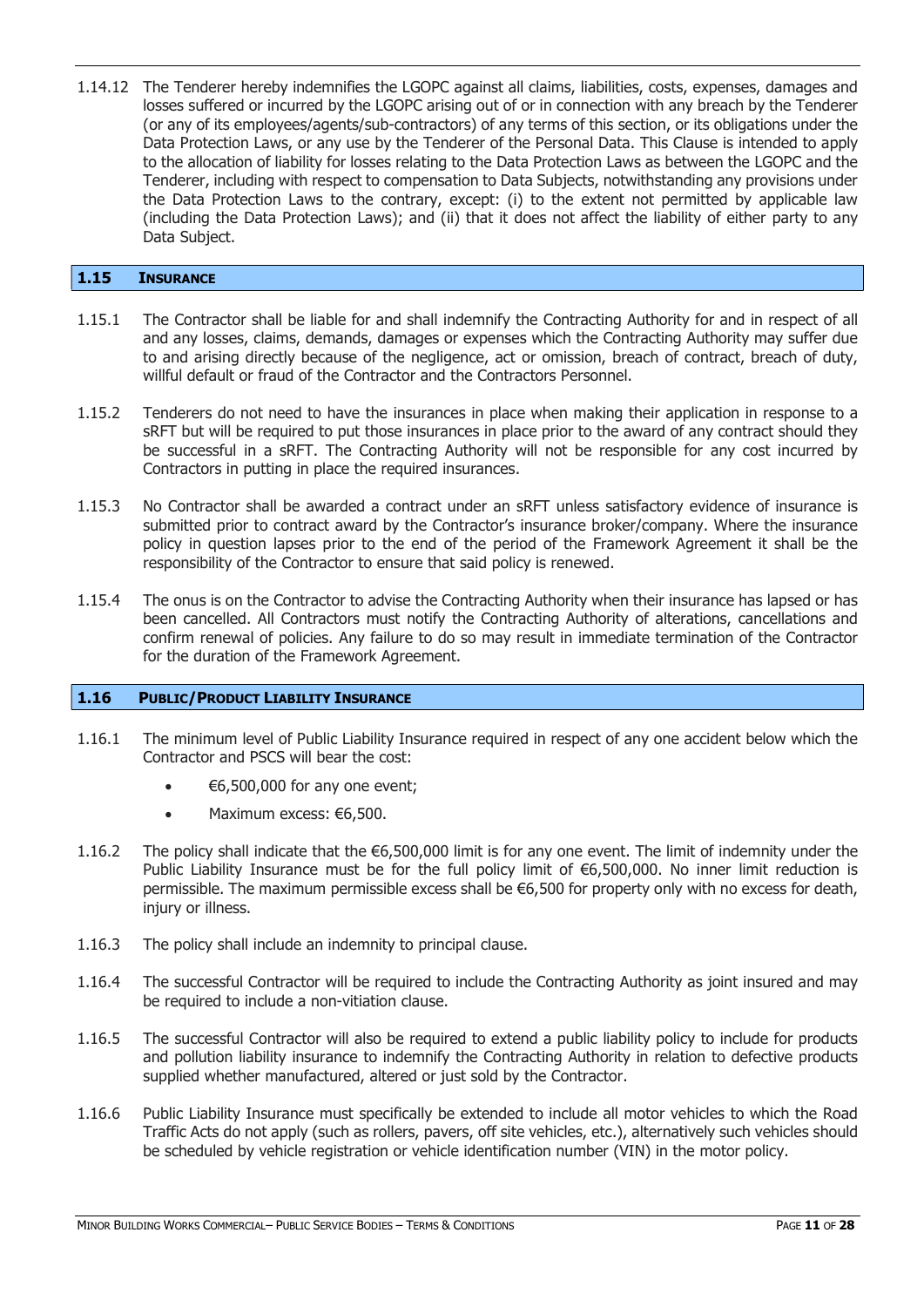# 1.17 EMPLOYER'S LIABILITY INSURANCE

- 1.17.1 The minimum level of Employer's Liability Insurance required in respect of any one accident below which the Contractor and PSCS will bear the cost:
	- €13,000,000 for any one event;
	- Maximum excess: €6,500.
- 1.17.2 The policy shall meet the following requirements:
	- Cover must apply to the employees of the Contractor engaged on the sRFT contract;
	- The liability for death or injury to employees must be covered:
	- The cover must indemnify the Contracting Authority as principal and may be required to include a non-vitiation clause;
	- Cover must be extended to cover the Contractor in respect of liability assumed by him under the sRFT e.g. The description of the insured's business must be unambiguous.

#### 1.18 PROFESSIONAL INDEMNITY INSURANCE

- 1.18.1 Contractors may be requested to arrange Professional Indemnity Insurance as part of a sRFT.
- 1.18.2 The minimum level of insurance cover required will vary depending on the scale, nature and complexity of the sRFT. Insurance requirements will be identified in individual sRFT.
- 1.18.3 Where a Contracting Authority requires a collateral warranty from a Specialist/s, the Contractor shall provide the collateral warranty in a form approved by the Contracting Authority, (e.g. GCCC standard form reference MF 1.12 'Collateral Warranty' executed by the Specialist and the Contractor) or equivalent.
- 1.18.4 Where required, cover shall:
	- be provided on an 'each and every claim' basis;
	- $\bullet$  be provided in respect of 'joint and several liability'<sup>16</sup>;
	- provide for claims for breach of professional duty or civil liability as well as negligence;
	- be maintained for six (6) years after completion of the Supplementary Request for Tender contract;
	- extend to include Specialist advisors engaged as Subcontractors by the Contractor.
- 1.18.5 Where required, Collateral warranties required from Specialists shall include a requirement to carry professional indemnity insurance if the Specialist is involved in design.
- 1.18.6 Where required, the policy shall, where appropriate, cover and indemnify the Contracting Authority for all liabilities arising from the performance or non-performance by the Contractor of its duties under the Building Control Amendment Regulations (BCAR), 2014 and for all liabilities arising from the performance or non-performance by the Contractor of its duties as Project Supervisor for the Construction Stage (PSCS).

#### 1.19 CONTRACTORS ALL RISKS INSURANCE

- 1.19.1 Contractors may be required to arrange Contractors All Risks insurance as part of a sRFT.
- 1.19.2 Where required, this insurance shall be maintained by the Contractor from the date the Contractor starts the work on a Task until the date of completion of the Task under the sRFT Contract. The insurance policy

<sup>&</sup>lt;sup>16</sup> If the Contractor consists of a joint venture, consortium or other unincorporated grouping of two or more persons, each person is jointly and severally liable to the Employer for the performance of the Contract.

MINOR BUILDING WORKS COMMERCIAL– PUBLIC SERVICE BODIES – TERMS & CONDITIONS PAGE 12 OF 28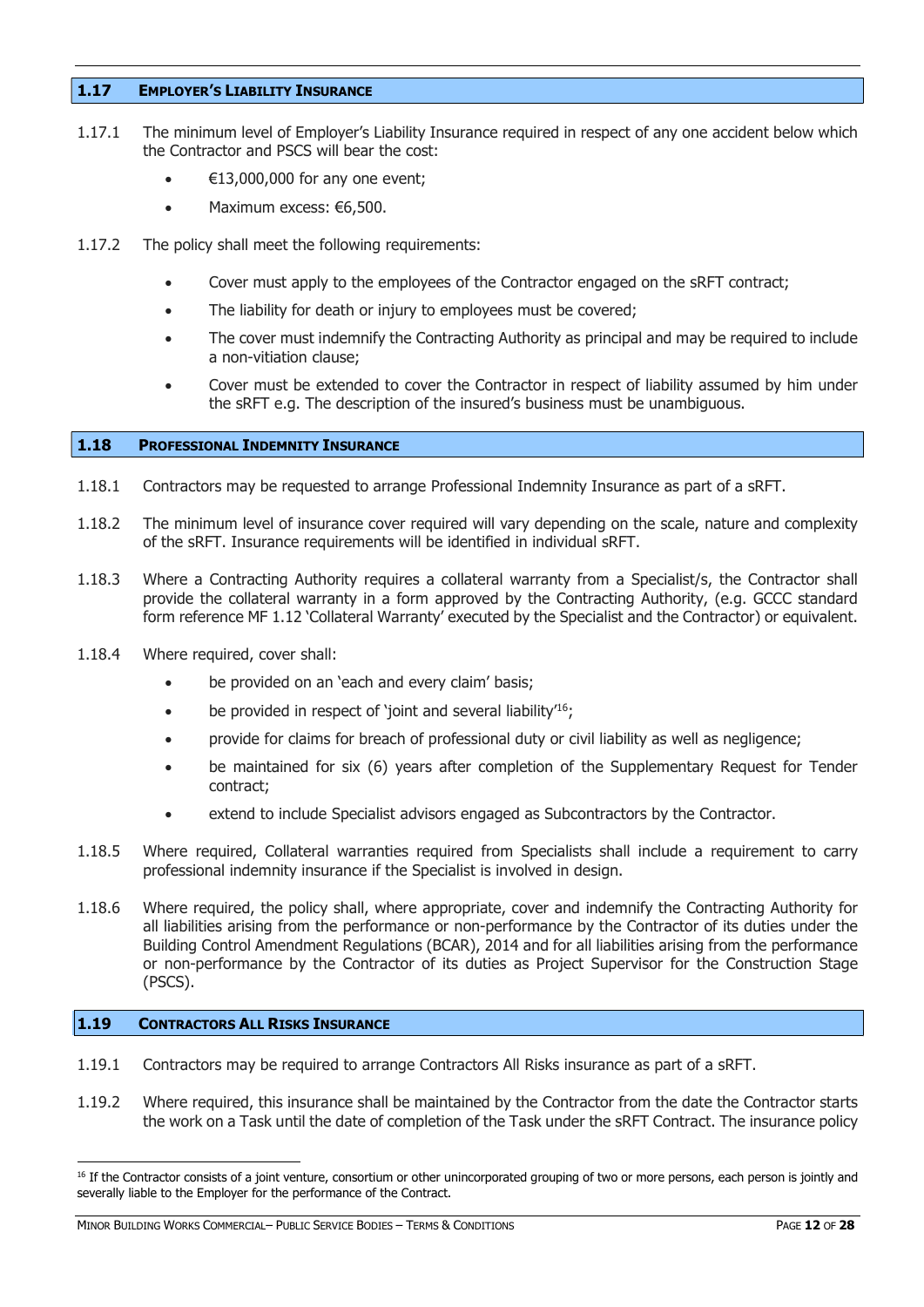must insure the relevant works, goods and materials for the works and any Contracting Authority's facilities to be altered or extended by the works against loss or damage.

- 1.19.3 The insurance of the works and goods and materials for the works must be for the full reinstatement value of the property insured, including cost of demolition, removal of debris, deliver, the Contracting Authority's professional fees, profit and inflation during construction and reinstatement periods. The sum insured for professional fees must be at least 15% of the contract value of the works. The amount required for the insurance of the facilities to be altered or extended by the works will be identified in the sRFT.
- 1.19.4 The successful Contractor will be required to include the Contracting Authority as joint insured and may be required to include a non-vitiation clause.

# 1.20 INSURANCE EXCLUSIONS

- 1.20.1 Contractors that have specific exclusions noted in their insurance policies which restrict or prohibit their ability to carry out certain works and/or services will be required to either:
	- Have the exclusion removed from their insurance policy and employ a competent and appropriately insured Specialist to carry out the excluded activity and put in place contingency cover on the Contractor's insurance policy; or
	- Have a Specialist subcontractor included with the Contractor as a full joint insured on the subcontractor's insurance policy and have the Contracting Authority joint insured on the subcontractor's insurance policy. Contractors shall note that the Contracting Authority will not be responsible for any cost incurred by the Contractor in complying with the insurance requirements outlined above.

# 1.21 CONSTRUCTION PRODUCT REGULATIONS

- 1.21.1 Proof of compliance with these regulations may be sought by the Contracting Authority at any time prior to issuing or during a sRFT Contract. When requested, Contractors shall confirm -:
	- That all construction products associated with harmonised Standards will be CE marked and have a Declaration of Performance;
	- That the Contractor by submitting a Declaration of Performance (even if prepared by others) is assuming full legal responsibility for the conformity of the construction product with its declared performance;
	- That together with the technical specification, the Declaration of Performance will give all the information needed to judge whether the product(s) meets the essential characteristics in accordance with the applicable harmonised technical specifications;
	- That the CE mark shall be followed by the two last digits of the year in which it was first affixed, the name and the registered address of the manufacturer, or the identifying mark allowing identification of the name and address of the manufacturer easily and without any ambiguity;
	- That certification of an organisation's Factory Production Control system by a notified body will be available if so required under the regulation and requested.

# 1.22 HEALTH & SAFETY – SAFETY STATEMENT

- 1.22.1 When requested, prior to the appointment to the Framework Agreement, successful Tenderers must provide a current Safety Statement or equivalent document to the LGOPC for uploading onto Supplygov.
- 1.22.2 The Safety Statement shall be prepared in accordance with Section 20 of the Safety, Health & Welfare at Work Act 2005, and implementing Regulations.
- 1.22.3 The Safety Statement must be signed, dated and include either:
	- The Company Registrations Office Company name and address, where applicable i.e. where a Contractor is registered with the Companies Registration Office, (www.cro.ie); or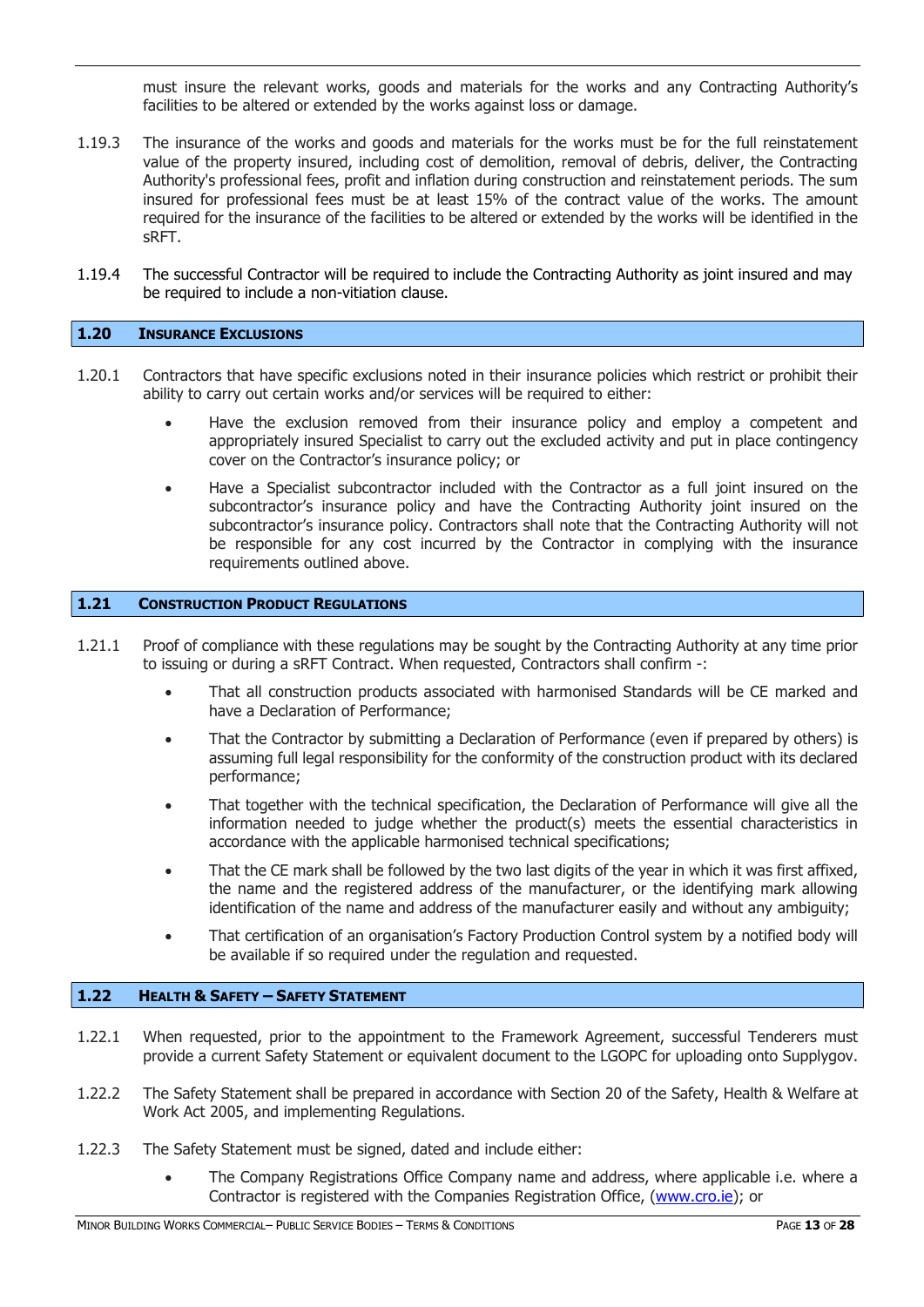The company name and address as registered with their VAT Registration Number i.e. where a Contractor is not registered with the Companies Registration Office, (www.cro.ie).

# 1.23 CHILD PROTECTION & VETTING

- 1.23.1 Contractors Personnel shall strictly adhere to the Contracting Authorities child protection policy which will be included with the sRFT documents for the information of Contractors – if applicable.
- 1.23.2 Contractors Personnel may be subject to routine Garda Security Clearance procedures prior to being allowed entry onto certain sites, including but not limited to Local Authority, An Garda Síochána, Health Service Executive, Department of Defense and Department of Education sites. Co-operation with these procedures is mandatory.

# 1.24 PERFORMANCE BOND

1.24.1 Tenderers are not required to have a Performance Bond in place when submitting their Framework application. However, if successfully appointed to the Framework, Tenderers, if requested to do so by a Contracting Authority, may be required to provide a Performance Bond prior to the award of an sRFT Contract utilising PW-CF5 or PW-CF6 Contracts or prior to the issuing of an individual Task Order issued under a PW-CF11 Contract.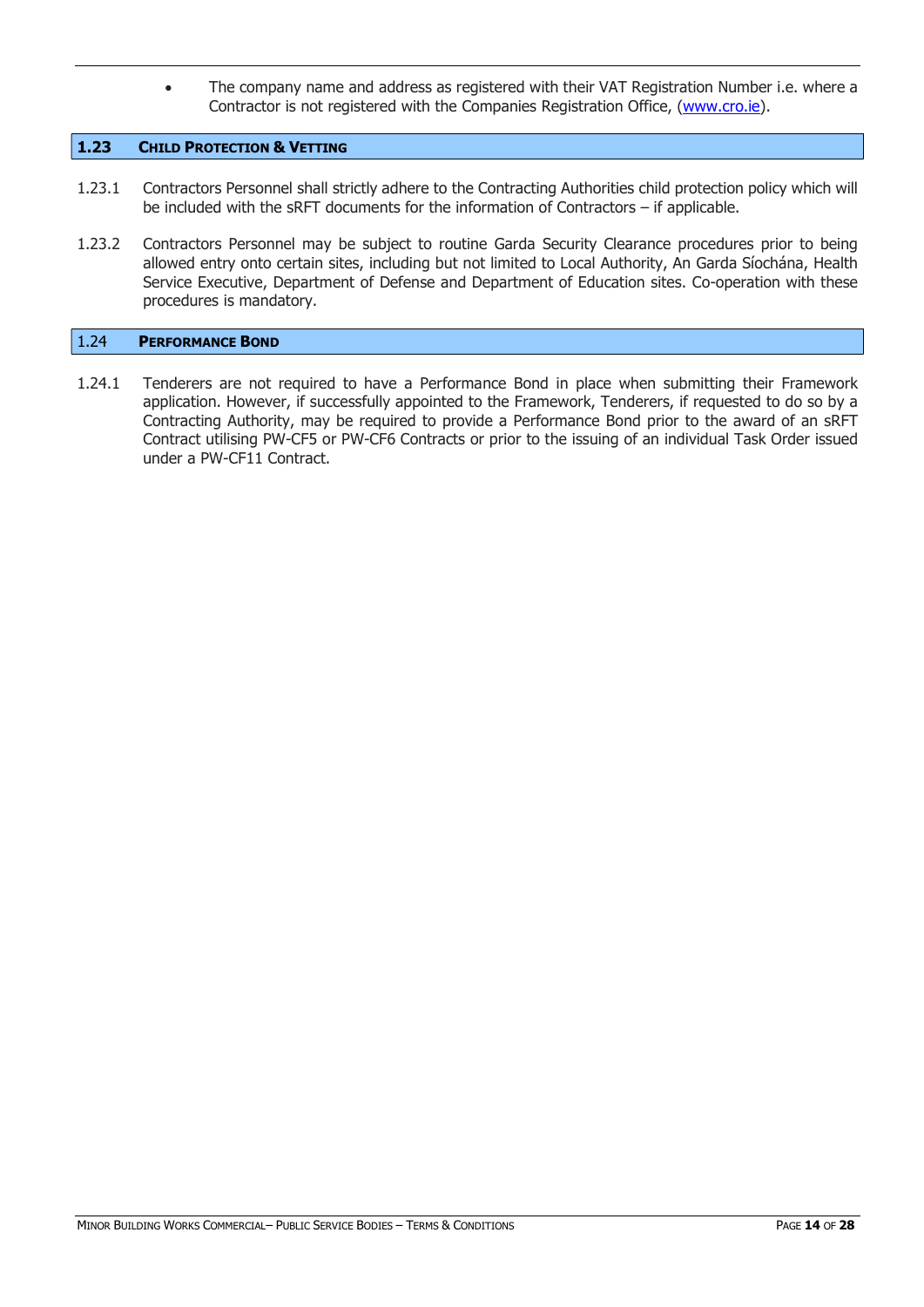# 2.0 PARTICULARS

# 2.1 CONTRACT LIMITS

- 2.1.1 Under the Framework Agreement, individual Contracting Authorities utilising:
	- 2.1.1.1. PW-CF5 or PW-CF6 shall do so in accordance with the Department of Public Expenditure and Reform's Guidance Note on Procurement and Contract Strategy for Public Works Contracts GN 1.4 v1.1 17/01/2012 and in particular in relation to the correct form to be used in terms of the value of the works; or
	- 2.1.1.2. PW CF11 Term Maintenance and Refurbishment Contract shall comply with the limits specified in the Department of Public Expenditure and Reform's Guidance Note to Employer (PW-CF11) v1.1 12/12/2013 as such guidance notes may be amended, re-stated or otherwise modified by OGP from time to time.

# 2.2 DESCRIPTION OF WORKS AT SUPPLEMENTARY REQUEST FOR TENDER STAGE

- 2.2.1 Works will involve minor building works within commercial properties across the public service as required by Contracting Authorities.
- 2.2.2 The works will take place within commercial environments.
- 2.2.3 Building works may also include elements of work on electrical and mechanical systems, fire alarm systems and building environmental systems etc.
- 2.2.4 The performance, materials and workmanship for Commercial Minor Building Works are set out in the General Specification herein.
- 2.2.5 The technical requirements set out in the General Specification are non-specific. All Commercial Minor Building works shall be undertaken in compliance with the technical standards as detailed and any further technical requirements as set out in the sRFT.
- 2.2.6 Typical project descriptions must as a minimum include reference to;
	- General repair and upgrade to internal and external building elements and fabric;
	- General building works:
	- Internal and External building modifications and alterations;
	- Extensions, refurbishment, alterations, redevelopment and fit out.

# 2.3 HEALTH AND SAFETY – CONSTRUCTION DUTY HOLDERS

- 2.3.1 The works and/or services to be undertaken as part of the Framework Agreement are categorized as either 'Type 1 or Type 2' projects as defined in the Department of Public Expenditure and Reform's Guidance Note - Suitability Criteria for Works Contractors GN 2.3.1.1 v1.1 01 May 2013.
- 2.3.2 Contractors appointed to the Framework Agreement must in all instances accept the role of 'Contractor and PSCS' as defined in the Safety, Health and Welfare at Work (Construction) Regulations 2006 – 2013.
- 2.3.3 Contractors will be required to accept and fulfil the role of 'Project Supervisor Construction Stage (PSCS)' as defined in the Safety, Health and Welfare at Work (Construction) Regulations 2006 – 2013. At sRFT Contract stage, Contractors may be required to complete a PSCS questionnaire similar to the requirements of the BPC 2 Competency Assessment for PSCS/Contractor<sup>17</sup> (as issued by the Contracting Authority). The

MINOR BUILDING WORKS COMMERCIAL– PUBLIC SERVICE BODIES – TERMS & CONDITIONS PAGE 15 OF 28

<sup>&</sup>lt;sup>17</sup> The requirements of the BPC 2 Competency Assessment for PSCS/Contractor are set out in HSA publication 'Clients in Construction Best Practice Guidance 2009'.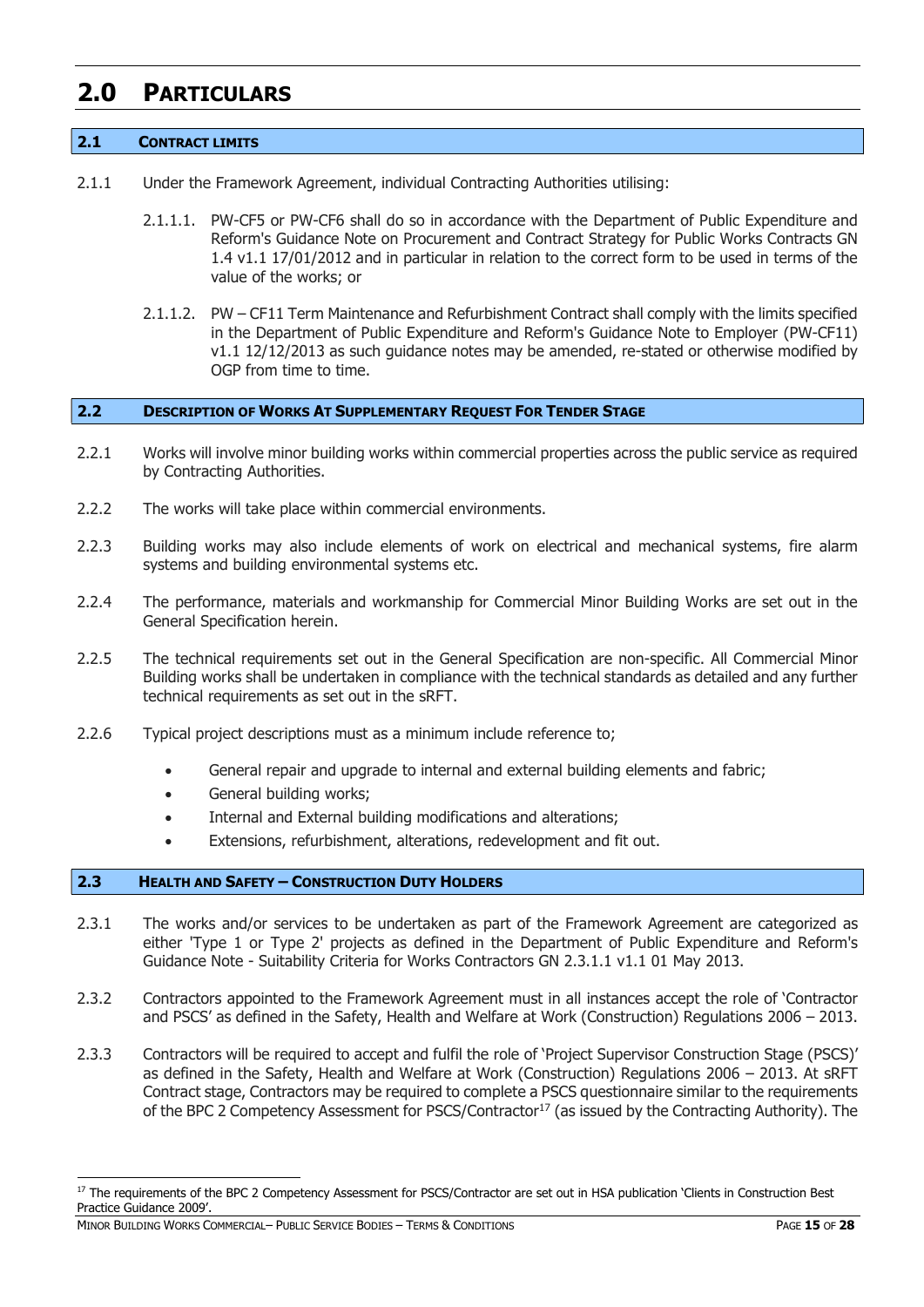Contractor will accept the appointment as PSCS by entering into the appointment in the manner set out in the Works Requirements relevant to that sRFT Contract.

- 2.3.4 Where a Contractor enters a site where they are not the nominated PSCS, they must comply with any directions given by the PSCS and/or Project Supervisor for the Design Process (PSDP).
- 2.3.5 The Contracting Authority reserves the right to seek proof of additional qualifications/training that are either statutory or deemed necessary for undertaking the role of PSCS. Such proof may need to be provided in response to Contract Evaluation Criteria as applicable and as specified in the sRFT.

#### 2.4 HEALTH AND SAFETY – GENERAL

- 2.4.1 All articles and substances supplied for use at work, including any plant, machine, tool or hazardous substance, shall comply with the requirements of the current Safety, Health & Welfare at Work Act, Regulations, Codes of Practice and Guidance.
- 2.4.2 All Contractors Personnel entering Contracting Authority sites shall have a Safe Pass Card, with SOLAS accreditation or equivalent.
- 2.4.3 The Safe Pass Card and CSCS equivalent qualifications (e.g. CSCS equivalent in Northern Ireland (CSR card)) will also be accepted.
- 2.4.4 Plant operators, as listed in the Schedule 5 of Safety, Health and Welfare at Work (Construction) Regulations 2006 - 2013, must be in possession of a valid Construction Skills Certification Scheme (CSCS) card for the item of plant being operated.
- 2.4.5 All Contractors Personnel operating plant/vehicles shall have a current full driver's license pertaining to the item(s) of plant they are operating. Copies must be available upon request on site on any given day.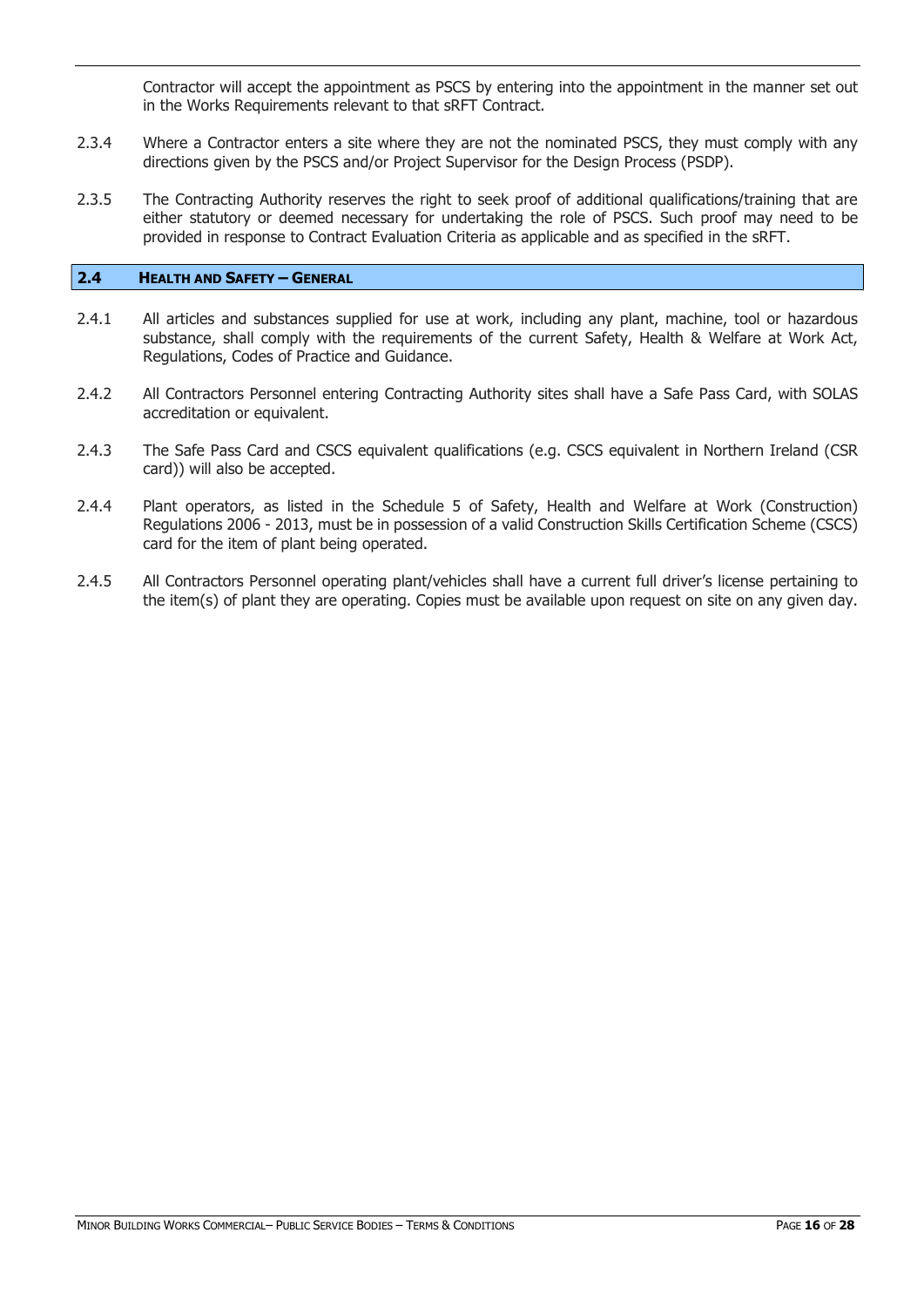# 3.0 GENERAL SPECIFICATION

# 3.1 LEGISLATION, REGULATIONS, GUIDELINES AND CODES OF PRACTICE

- 3.1.1 The Contractor shall comply with all national and EU legislation, Guidelines and Codes of Practice that apply during the construction stage and maintenance period. The contractor shall ensure that, as a minimum, all aspects of the works and project facilities comply with good industry practice, law and all necessary consents including, but not limited to the following:
	- The Safety, Health and Welfare at Work Act 2005
	- The Safety, Health and Welfare at Work (Repeals)(Commencement) Order, 2015
	- The Safety in Industry Act 1980
	- The Safety, Health and Welfare at Work (General Applications) Regulations 2007 to 2016;
	- The Safety, Health and Welfare of Work (Construction) Regulations, 2006 to 2013;
	- Chemicals (Asbestos Articles) Regulations 2011 (S.I. No. 248 of 2011);
	- The Safety, Health & Welfare at Work (Exposure to Asbestos) (Amendment) Regulations, 2010 (S.I. No. 589 of 2010);
	- The Safety, Health & Welfare at Work (Exposure to Asbestos) Regulations, 2006 (S.I. No. 386 of 2006);
	- Safety, Health and Welfare at Work (Chemical Agents) Regulations, 2001 (S.I. No. 619 of 2001);
	- Safety Health and Welfare at Work (Carcinogens) Regulations, 2001 (S.I. No. 078 of 2001);
	- European Communities (Carriage of dangerous goods by road & use of transportable pressure equipment regulations, 2011 (S.I. No. 349 of 2011);
	- Air Pollution Act, 1989;
	- The Construction Products Regulations (CPR) 2013 and as amended;
	- The Waste Management Acts, 1996 to 2013;
	- BS5228:2009 'Code of Practice for Noise Control on Construction and Open Sites';
	- Any other recommendation or Code of Practice issued by the Health and Safety Authority;
	- Law and good industry practice on Disability including those of the National Disability Authority;
	- Fire Services Act 1981;
	- Good industry practice in respect of Fire;
	- Requirements of utility providers;
	- Relevant Irish Standards ("Irish Standards"), British Standards ("British Standards"), Codes of Practice ("Codes of Practice"), EU Directives ("Directives") or equivalent European Standards ("European Standards");
	- Local Bye-Laws and Regulations;
	- Regulations and requirements of all relevant authorities;
	- All BSRIA<sup>18</sup> Publications;
	- All HVCA<sup>19</sup> Publications;
	- ETCI<sup>20</sup> National Rules for Electrical Installations Fourth Edition ET101 2008;

<sup>&</sup>lt;sup>18</sup> BSRIA is a UK-based testing, instrumentation, research and consultancy organisation, providing specialist services in construction and building services engineering.

<sup>19</sup> Heating & Ventilating Contractors Association UK.

<sup>&</sup>lt;sup>20</sup> Electro Technical Council of Ireland.

MINOR BUILDING WORKS COMMERCIAL– PUBLIC SERVICE BODIES – TERMS & CONDITIONS PAGE 17 OF 28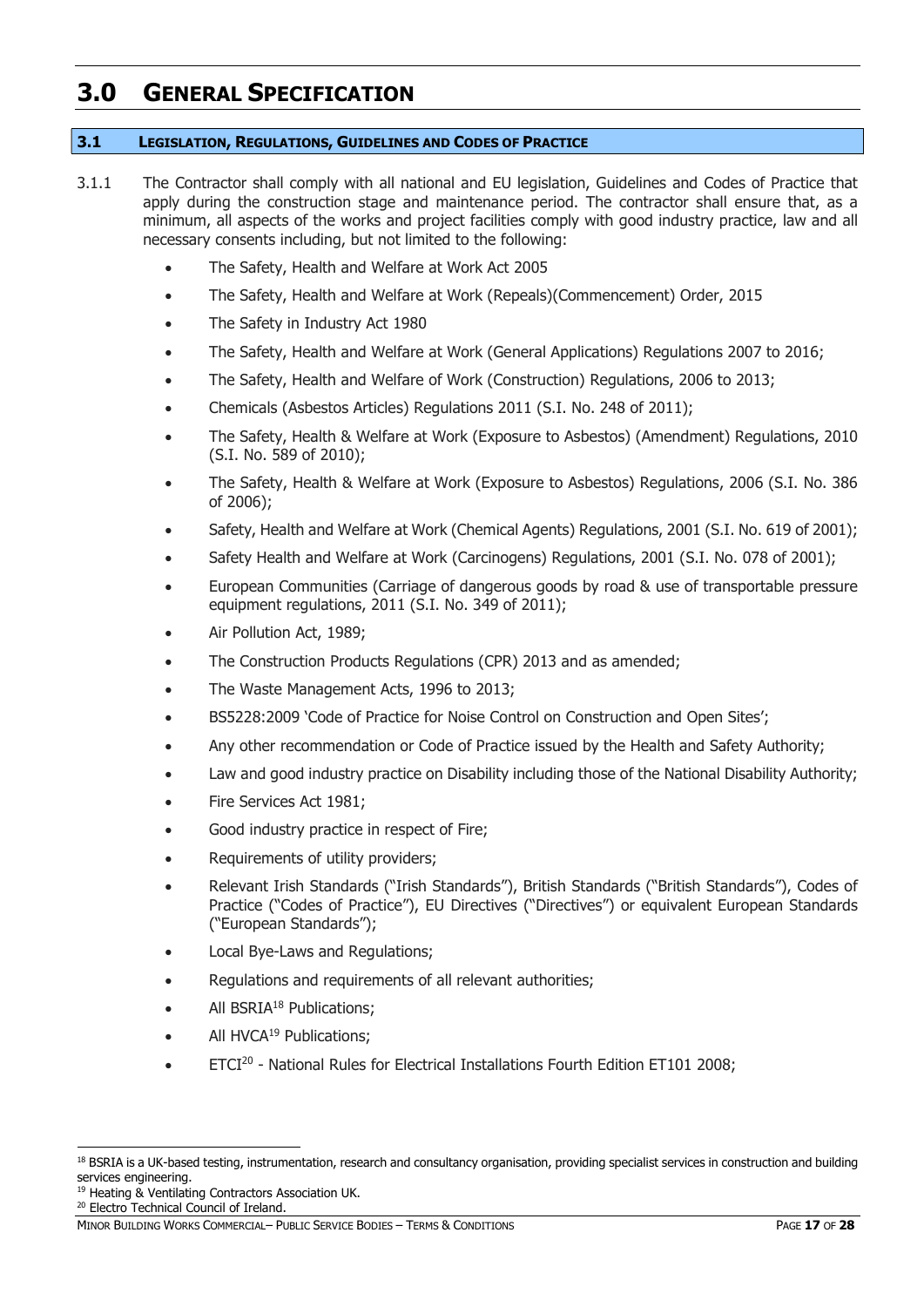- All CIBSE<sup>21</sup> Publications- Guides, Codes, Technical Memoranda, Application Guides, Lighting Guides, etc.;
- All ASHRAE guidance for specific Mechanical Systems and Components (where more comprehensive than CIBSE);
- HSE contractor health and safety requirements and procedures.
- ECTI<sup>22</sup> Guidance on Generator installation;
- **ETCI T103 Electrical Installations above 1KV AC & 1.5kv DC;**
- Current Edition of IS3218 Fire Alarm & Detection Systems;
- Current Edition of IS3217 Emergency Lighting.

The above is a non-exhaustive list of standards that are being continuously updated and changed. Each project brief and the person accepting responsibility for design shall specify the appropriate and applicable standards and agree them with the Contracting Authority, the Contractor and shall liaise with the Assigned Certifier<sup>23</sup>.

- 3.1.2 The Contractor will be fully responsible for the quality of the materials and their compliance with the technical requirements as set out in the Tender Documents. Compliance will be verified by use of material conformance testing (remote and in-situ) and reference to the quality management systems within the production plant.
- 3.1.3 The Contractor shall provide for complying with the above including all mandatory notifications and notices for display. Compliance with these regulations, standards and guidelines shall relate to those most up to date or reasonably foreseeable as being in force or published at the time of contract award.
- 3.1.4 The Contractor shall identify any hazards that the design may present during construction and subsequent use and maintenance. Where possible, the hazards shall be eliminated or the risk reduced. Where hazards cannot be eliminated, provision shall be made for control of those risks and the transfer of the necessary information on those control measures and any residual risks together with any design assumptions to the PSDP.
- 3.1.5 The Contractor shall adhere to and ensure compliance with all relevant product manufacturer's instructions.

# 3.2 BUILDING CONTROL REGULATIONS

- 3.2.1 A Commercial Building is a structure in which a Public Sector Body carries out its business purpose. That includes both direct uses, where the public service body conducts business out of the building itself, and indirect uses, where the building itself is the business. A Commercial Building is classified under the Building Control Act 2007 as a non-domestic building or apartment block which requires the granting of a Disability Access Certificate (DAC) by the local Building Control Authority which certifies that the design, in the opinion of the Building Control Authority, complies with Part M of the Building Regulations. In addition, revised procedures for issuing of Fire Safety Certificates (FSC), by local Building Control Authorities requires confirmation of compliance with Part B (Fire Safety) of the Building Regulations for the design of new Non-Domestic Buildings (offices, factories, shops, hotels etc.) and new Apartment Blocks.
- 3.2.2 The contractor shall ensure compliance with the Building Control Regulations 1997 2014 the requirements of the Building Control (Amendment) Regulations 2014, SI 243 of 2012\_Energy Performance of Buildings Regulations 2012 and any further amendments to the Regulations having regard to:
	- The minimum requirements for the design and construction of buildings as set out in the Building Regulations;

<sup>&</sup>lt;sup>21</sup> Chartered Institute of Building Services Engineers.

<sup>&</sup>lt;sup>22</sup> Electrical Engineering/Electronics, Computer, Communications and Information Technology Association (ECTI)

 $23$  The person so assigned by the Employer to certify compliance with the relevant requirements under Building Control Regulations.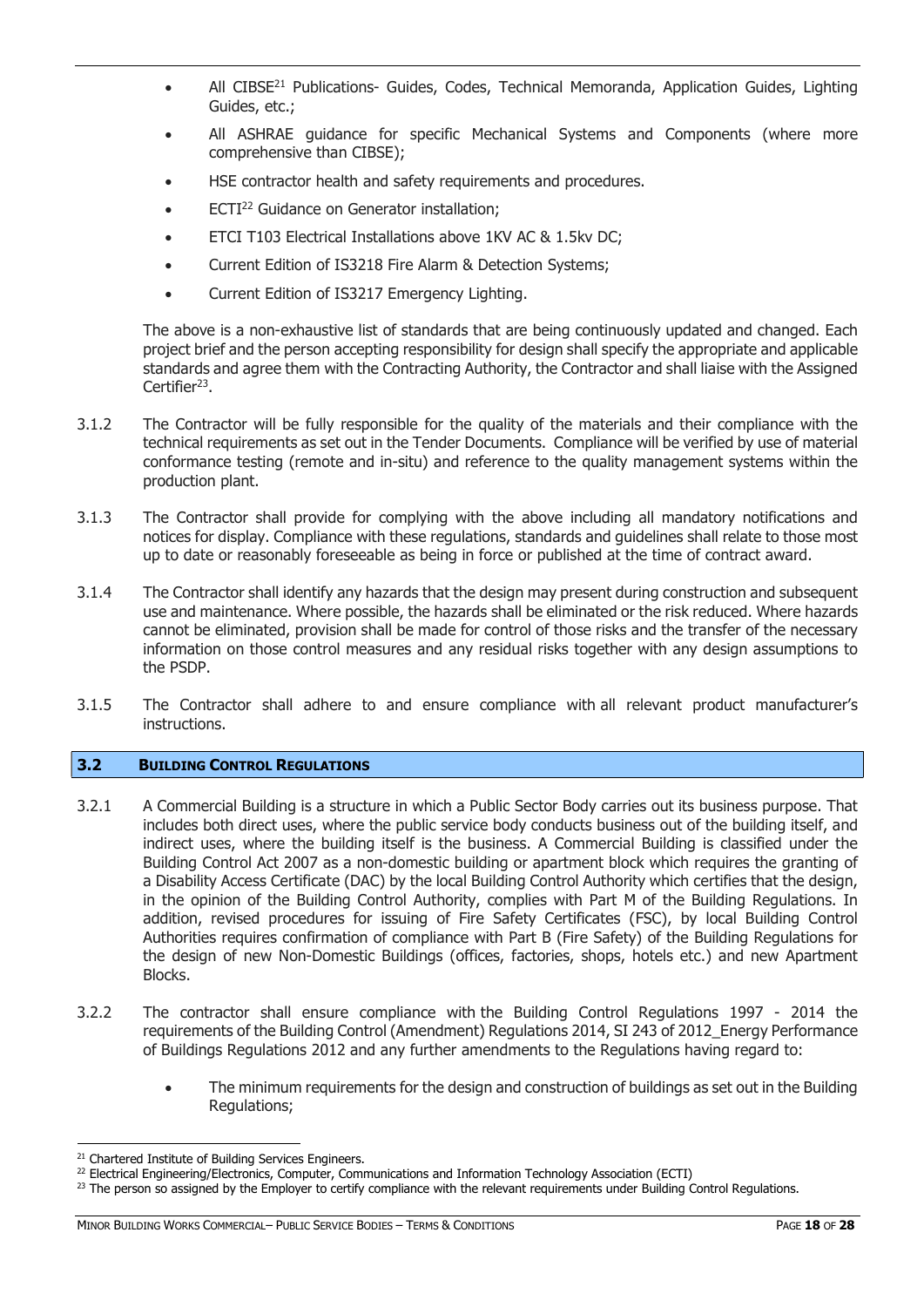- Detailed Technical Guidance Documents showing how these requirements can be achieved in practice;
- Procedures set out in the Building Control Regulations for demonstrating compliance in respect of an individual building or works.
- 3.2.3 The contractor shall comply with relevant Irish Standards and Guidance Documents having regard to the suite of technical guidance documents which accompany the Building Regulations:
	- Part A Structure
	- Part B Fire Safety
	- Part C Site Preparation and Resistance to Moisture
	- Part D Materials and Workmanship
	- Part E Sound
	- Part F Ventilation
	- Part G Hygiene
	- Part H Drainage and Waste Water Disposal
	- Part J Heat Producing Appliances
	- Part K Stairways, Ladders, Ramps and Guards
	- Part L Conservation of Fuel and Energy
	- Part M Access and Use
- 3.2.4 The contractor may be required to undertake the role of 'Builder' as defined in the Building Control (Amendment) Regulations 2014. In such cases the successful contractor will be required to comply with the following requirements as laid down by the regulations:
	- Comply with the Inspection Plan<sup>24</sup> and agreed Inspection Notification Framework<sup>25</sup> and any reasonable amendment during the works;
	- Give notice for any inspection as set out in the inspection notification framework;
	- Complete works in accordance with the documents lodged with the Commencement Notice<sup>26</sup> and with all other documents and instructions issued by the design team and Assigned Certifier;
	- Ensure that the workmanship and materials and all design by the contractor or his suppliers comply with the Building Regulations;
	- Provide the Assigned Certifier (either directly or via the architect as directed) with such documents as reasonably may be required by them such as:
		- $\circ$  Ancillary certificates<sup>27</sup> of compliance (design and completion) by sub- contractors, Specialists.
		- o Test Certificates
		- o Technical documents/ product manuals.
	- Provide a full set of records at the completion of the job, including safety file and as-built drawings;
	- Provide all such information, as noted above, to the 'Builder' in a timely manner to allow the 'Builder' to submit the Certificate of Completion and all other related documentation to the

<sup>&</sup>lt;sup>24</sup> means the document prepared by the Assigned Certifier in accordance with the Code of Practice for Inspecting and Certifying Buildings and Works having regard to the works requirements. The Inspection Plan also includes the Inspection Notification Framework, both of which may be amended by the Assigned Certifier from time to time.

<sup>&</sup>lt;sup>25</sup> means the document prepared by the Assigned Certifier and agreed with the Contractor and the Employer in accordance with the Code of Practice for Inspecting and Certifying Buildings and Works identifying key stages or items of work that individual certifiers and the Assigned Certifier are to be notified by the Contractor as the Works are ready for inspection.

<sup>&</sup>lt;sup>26</sup> means to give notice to Building Control Authorities of the erection of such buildings, or classes of buildings, or the carrying out of such works, or classes of works, as may be specified in the regulations.

 $27$  means a certificate as prescribed by the Building Control Regulations, other than a statutory certificate of compliance, given by a competent person to confirm compliance of elements of the building, design or Works with Building Regulations; and "Ancillary Certifier" means the person proposed to issue such a certificate.

MINOR BUILDING WORKS COMMERCIAL– PUBLIC SERVICE BODIES – TERMS & CONDITIONS PAGE 19 OF 28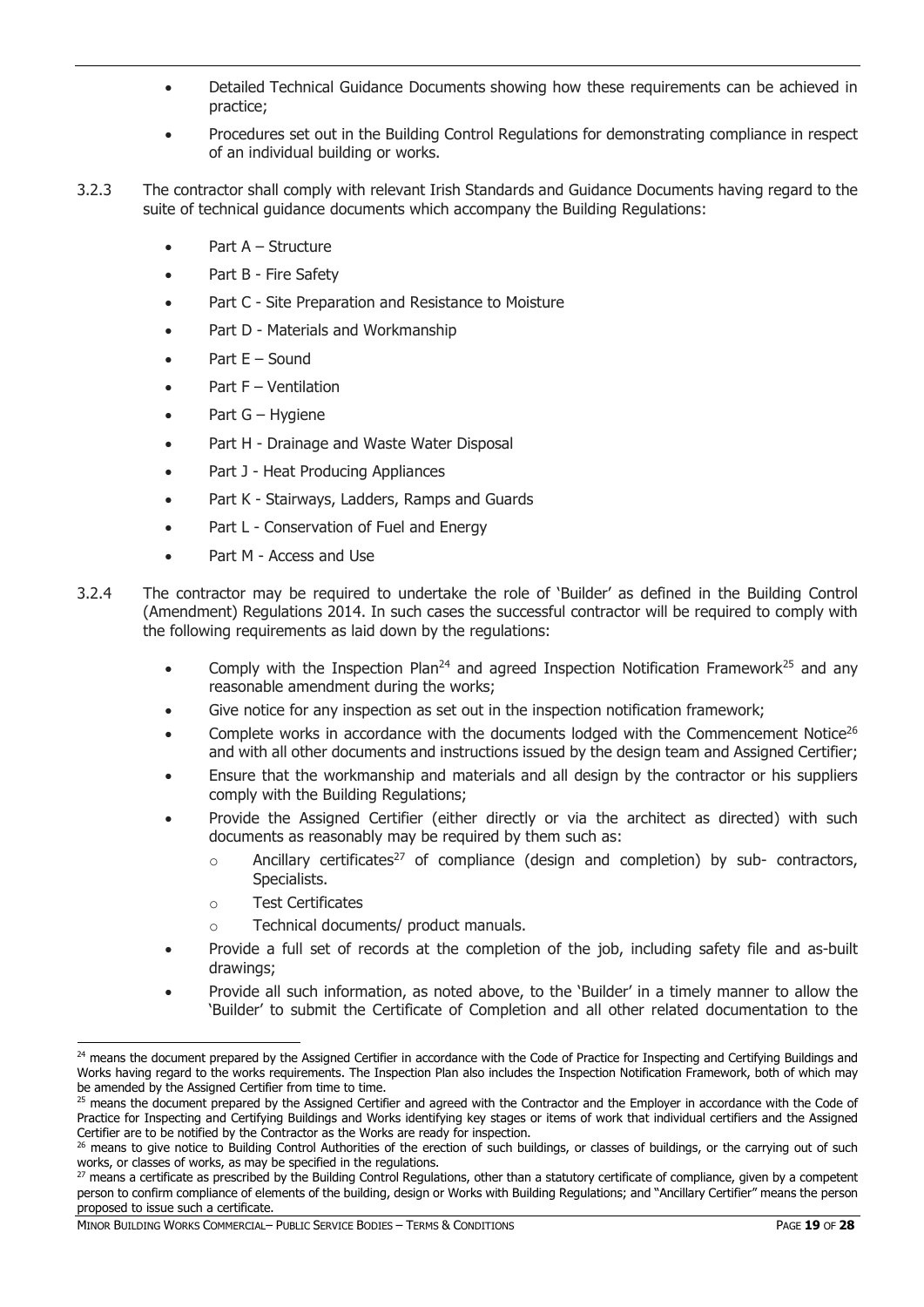Building Control Authority in order that the works can be entered on the Register without undue delay to the completion date. The building cannot be occupied or used until so registered;

- Comply with procedures set out in the Building Control Regulations for demonstrating compliance in respect of an individual building or works.
- 3.2.5 The contractor shall, on request, provide to the client, at the time of Substantial Completion<sup>28</sup>, a certificate confirming that the completed works comply with the requirements of legislation and the project agreement.

# 3.3 MINIMUM STANDARDS

- 3.3.1 Tenderers must ensure:
	- that all information, documentation and declarations submitted with, and at any stage of, their Application or in a response to an sRFT are correct and;
	- that they are in position to provide the requisite evidence of compliance with the declarations submitted within seven calendar days when requested by the LGOPC and/or Contracting Authority at any stage during the Framework Agreement.
- 3.3.2 Without prejudice to such other legal remedies available to the LGOPC or Contracting Authority where a Tenderer/ Contractor:
	- is found to have furnished false, misleading or incorrect information, documentation or declarations at any stage of, their Application or response to sRFT or;
	- is, for whatever reason, unable or unwilling to provide the requisite evidence of compliance with the declarations submitted when requested by the LGOPC or Contracting Authority;

the LGOPC and/or Contracting Authority may impose such sanctions on the Contractor/Tenderer as it deems appropriate up to and including immediate exclusion of the tenderer from the Framework Agreement.

- 3.3.3 Contractors Personnel must have an appropriate qualification and adequate relevant experience as defined in the Tender Documents.
- 3.3.4 In all instances it is the absolute responsibility of the Contractor to be able to unambiguously demonstrate that a proper standard of workmanship has been executed, that Contractors Personnel and Specialists are competent, possessing sufficient training, experience and knowledge appropriate to the nature of the work that has been performed and having regard to the size and complexity of such works and/or services.
- 3.3.5 Depending on the nature of the works and/or services, the Contracting Authority reserve the right to seek proof of additional qualifications/training that are either statutory or deemed necessary for undertaking the works and/or services. See sRFT Evaluation Criteria set out hereunder.
- 3.3.6 The following are details of some of the site-specific checks and associated substantiation that may be requested by the Contracting Authority prior to award at sRFT stage:
	- Confirmation that there has been no change in circumstances that might affect the validity of any of the statements in any of the declarations returned with their Application, or information submitted in lieu of these declarations;
	- Confirmation and associated evidence of up to date membership of relevant trade associations;
	- Confirmation and associated evidence of, up to date accredited training for the individual employee/s or third party fulfilling the role of PSCS;
	- A copy of the current company training register indicating the full list of training undertaken by each employee, including information on dates, certification of training and training provider, duration etc.:

 $28$  means the date identified as the Date for Substantial Completion of the Works.

MINOR BUILDING WORKS COMMERCIAL– PUBLIC SERVICE BODIES – TERMS & CONDITIONS PAGE 20 OF 28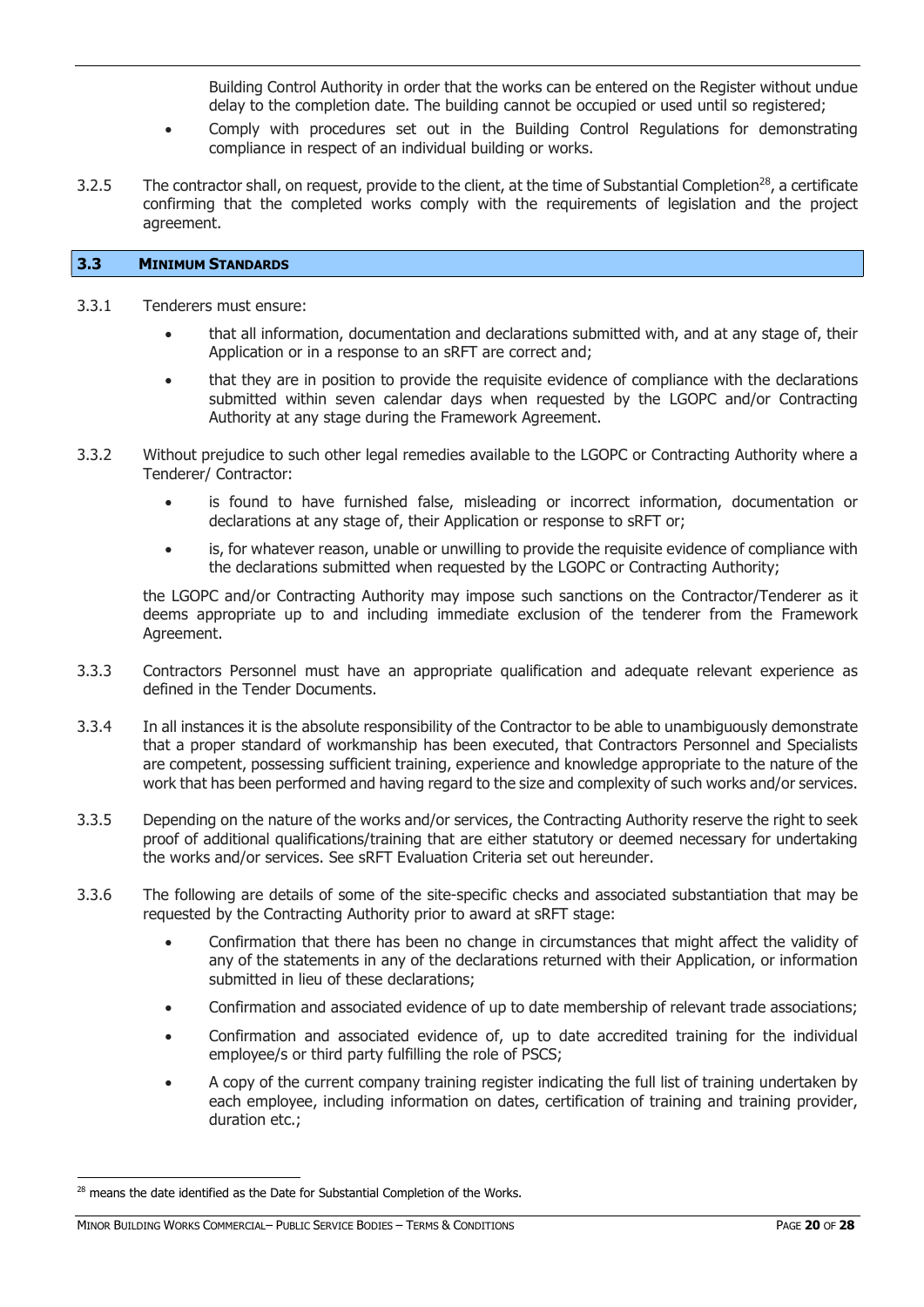- Details of third parties employed in the completion of works and/or services projects, e.g. external testing houses, environmental monitoring contractors, independent analysts, etc.;
- The Contractor's Waste Management Plan (WMP) for the management of all waste arising on site. Where relevant, this WMP may need to be approved by or agreed with the relevant Contracting Authority prior to appointment.
- 3.3.7 The Contractor shall respond to any request from the CPB and / or Contracting Authority for evidence in respect of minimum standards within seven calendar days. Failure to respond within seven days may result in exclusion from the sRFT.

# 3.4 GREEN PROCUREMENT

- 3.4.1 A component of Green Procurement to minimise the environmental impact of works and/or services may be specified by the Contracting Authority.
- 3.4.2 A Green Procurement Component may comprise one or a combination of the following elements, as applicable to Minor Building works or services;
	- Design and construction to achieve high energy efficiency performance and low associated CO<sub>2</sub> emissions;
	- Installation of high efficiency and renewable energy technologies which make use of site-specific opportunities to reduce energy consumption and  $CO<sub>2</sub>$  emissions;
	- Design and specification to reduce the embodied impacts and resource use associated with construction materials;
	- Design, specification and site management to minimise construction and demolition (C&D) waste and to use building products or materials with a high recycled or re-used content;
	- Specification of fit-out and finishes that minimise hazardous emissions to indoor air;
	- Ventilation design to ensure healthy air and minimise the intake of external air pollution;
	- Specification and installation of water saving technologies;
	- Installation of physical and electronic systems and technologies to support the ongoing minimisation of energy use, water use and waste arisings by facilities managers and occupiers.

# 3.5 CONTRACT PERFORMANCE EVALUATION

- 3.5.1 It is intended that Contractor performance will be monitored during the Framework Agreement term and specifically during the execution of all sRFT Contracts.
- 3.5.2 A Performance Evaluation Report (hereunder) may be completed by the Contracting Authority at the end or at any time during the sRFT Contract, that will record the performance of the Contractor on the sRFT Contract. Such reports will be copied to the Contractor. A copy of the Performance Evaluation Report may be included in the sRFT Template.
- 3.5.3 Where any Contractor fails to satisfactorily perform a sRFT, the sRFT may be terminated and the Contracting Authority shall have the right to re-tender the contract.

#### 3.6 PERFORMANCE MEASUREMENT

3.6.1 The Contracting Authority may review the Contractor's performance from time to time during the Framework term or the duration of a sRFT and may assess the Contractor's performance by reference to the Performance Measurement Table in Section 3.4 of the Framework Agreement. The purpose of this exercise is to ensure that the works and/or services continue to be executed and the Contractor continues to meet its obligations in accordance with the requirements of the Framework Agreement. This is a separate and distinct exercise from the completion of a Performance Evaluation Report by the Contracting Authority. The performance measurement shall be carried out in accordance with the terms of the Framework Agreement.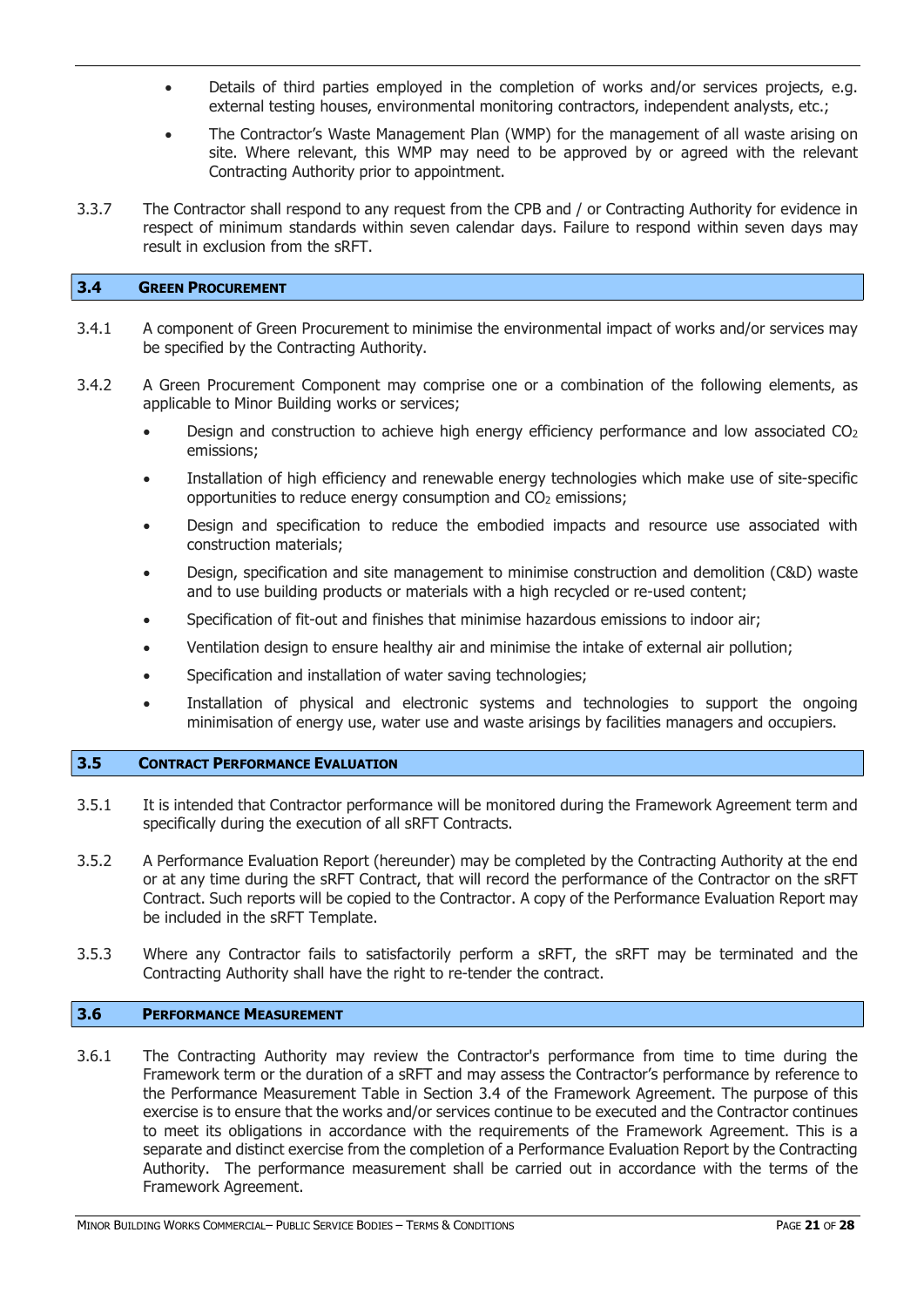# 4.0 SUPPLEMENTARY REQUEST FOR TENDER (SRFT) ON SUPPLYGOV.IE

#### 4.1 GENERAL

- 4.1.1 Supplementary Requests for Tender(sRFT) contracts awarded under this Framework Agreement will be awarded by way of Mini-Competition<sup>29</sup> only.
- 4.1.2 The Contracting Authority will issue sRFTs electronically via the www.supplygov.ie procurement platform to all Contractors appointed to the Framework Agreement that have expressed an interest in receiving sRFTs from the Contracting Authority.
- 4.1.3 Contractors must submit all sRFT responses electronically via the www.supplygov.ie system only.
- 4.1.4 Responses will not be accepted in any other format.
- 4.1.5 Contractors listed on the Framework Agreement may only submit one (1) tender response to a sRFT.

# 4.2 REQUEST FOR TENDER TEMPLATE

- 4.2.1 A standard sRFT template may be issued by the Contracting Authority with each sRFT.
- 4.2.2 The sRFT will include details in relation to the works and/or service requirements and all procedures, processes, time limits, instructions or other requirements as issued by the Contracting Authority in relation to the sRFT.

## 4.3 REQUEST FOR TENDER CONTRACT EVALUATION CRITERIA

- 4.3.1 sRFT contract evaluation criteria will be assessed on a Pass/Fail basis and will be made up of all or a subset of the criteria listed in the relevant tables hereunder.
- 4.3.2 Contractors shall note that not all of the criteria (including the sub-criteria) listed may apply to every sRFT.

| <b>SUPPLEMENTARY REQUEST FOR TENDER CONTRACT EVALUATION CRITERIA</b> |                                                                                  |                                                                                                                                                                          |                                                                                                                                                                                                                                                                                                                                                                                                                                                                                                          | <b>WFTGHTTNG</b> |  |
|----------------------------------------------------------------------|----------------------------------------------------------------------------------|--------------------------------------------------------------------------------------------------------------------------------------------------------------------------|----------------------------------------------------------------------------------------------------------------------------------------------------------------------------------------------------------------------------------------------------------------------------------------------------------------------------------------------------------------------------------------------------------------------------------------------------------------------------------------------------------|------------------|--|
| 1                                                                    | <b>Details of Contractors Personnel</b>                                          |                                                                                                                                                                          |                                                                                                                                                                                                                                                                                                                                                                                                                                                                                                          |                  |  |
|                                                                      |                                                                                  | Provide the following details for the Contractors Personnel -:                                                                                                           |                                                                                                                                                                                                                                                                                                                                                                                                                                                                                                          |                  |  |
|                                                                      | a)                                                                               | Details of the Contractors Personnel assigned to perform the contract in<br>the form of a management chart of the Project Team, and their roles<br>and responsibilities. |                                                                                                                                                                                                                                                                                                                                                                                                                                                                                                          |                  |  |
|                                                                      | <b>b)</b> Where Subcontractors/Specialists are proposed for completion of works, | Pass/Fail                                                                                                                                                                |                                                                                                                                                                                                                                                                                                                                                                                                                                                                                                          |                  |  |
|                                                                      | C)                                                                               | (i)<br>(ii)                                                                                                                                                              | The following minimum details for each member of the Project Team:<br>Evidence of educational and professional qualifications and/or<br>technical accreditations (with dates obtained)<br>Employment history with specific reference to experience of the<br>Works Contractor's personnel on works projects of a similar scale,<br>nature and complexity to those to be tendered under this<br>Framework or experience as far as they are relevant to health<br>and safety management of works projects. |                  |  |

<sup>&</sup>lt;sup>29</sup> means a tender competition between the Contractors for the award of a contract, undertaken in accordance with the procedure set out in the Instructions Document and the Terms & Conditions.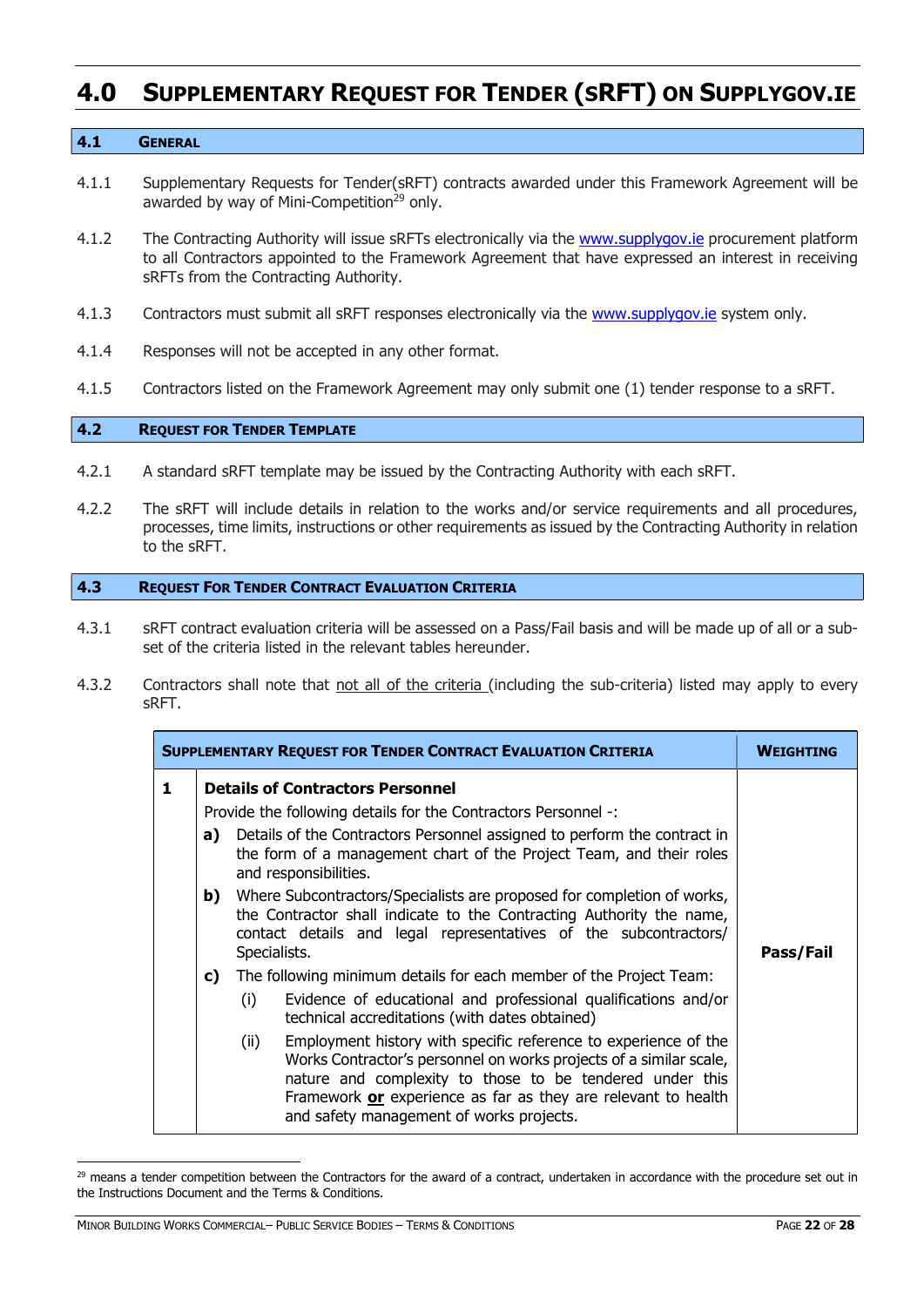|              | Details of a minimum of three (3) projects in last three (3) years<br>(iii)<br>shall be provided for each member.                                                            |           |
|--------------|------------------------------------------------------------------------------------------------------------------------------------------------------------------------------|-----------|
|              | d) Provide evidence of attendance by one (1) member of the Project Team<br>at specific Health & Safety training provided by an independent training                          |           |
|              | provider e.g. Managing Safely in Construction (CIF/IOSH), or equivalent;                                                                                                     |           |
|              | 0r                                                                                                                                                                           |           |
|              | Evidence of current third-party certification e.g. Safe-T-Cert, or OHSAS                                                                                                     |           |
|              | 18001, or approved equivalent to substantiate declaration made at                                                                                                            |           |
|              | Framework Application stage.                                                                                                                                                 |           |
|              | Note: Safe Pass courses, site induction courses and Health and Safety                                                                                                        |           |
|              | training such as Manual Handling are not acceptable as CPD in the<br>context of specific management health and safety training.                                              |           |
|              | Requirements for Contractors Personnel shall be proportionate to the needs<br>of the contract depending on the scale, nature and complexity of the works.                    |           |
|              | Specific additional details may be required for site staff responsible for<br>managing the works.                                                                            |           |
| $\mathbf{2}$ | <b>Project Supervisor for the Construction</b><br><b>Stage (PSCS) Competence</b>                                                                                             |           |
|              | Complete and submit the Project Supervisor for the Construction Stage<br>(PSCS) Questionnaire included with the sRFT to provide evidence to<br>substantiate PSCS Competence. | Pass/Fail |

4.3.3 Contractors that pass the Pass/Fail criteria will proceed for further assessment in accordance with the award criteria set out below.

# 4.4 SUPPLEMENTARY REQUEST FOR TENDER - CONTRACT AWARD CRITERIA

- 4.4.1 Contracting Authorities shall, where appropriate, note the provisions of the Framework Rules regarding the ceiling rates tendered at Framework application stage prior to award of contract.
- 4.4.2 The Contractor that achieves the highest-ranking score by reference to the criteria below will be ranked as the preferred contractor in the relevant Mini-Competition.

| <b>CRITERIA</b>                                                 | <b>WEIGHTING</b> | <b>MAXIMUM MARKS</b><br><b>AVAILABLE</b> |
|-----------------------------------------------------------------|------------------|------------------------------------------|
| Most Economically Advantageous Tender: Total Cost <sup>30</sup> | 100%             | 1,000                                    |

- 4.4.3 Total Cost component(s) may be specified by the Contracting Authority at sRFT stage.
- 4.4.4 Total Cost may comprise one or more of the following:
	- A Schedule of Rates;
	- Elements of Green Procurement;
	- Minimum Call out Charges:
	- Preliminaries;
	- Quality Assurance Testing;
	- Accessibility.

<sup>30</sup> Total Cost may be either 'Lowest Price' or 'MEAT Lowest Price'.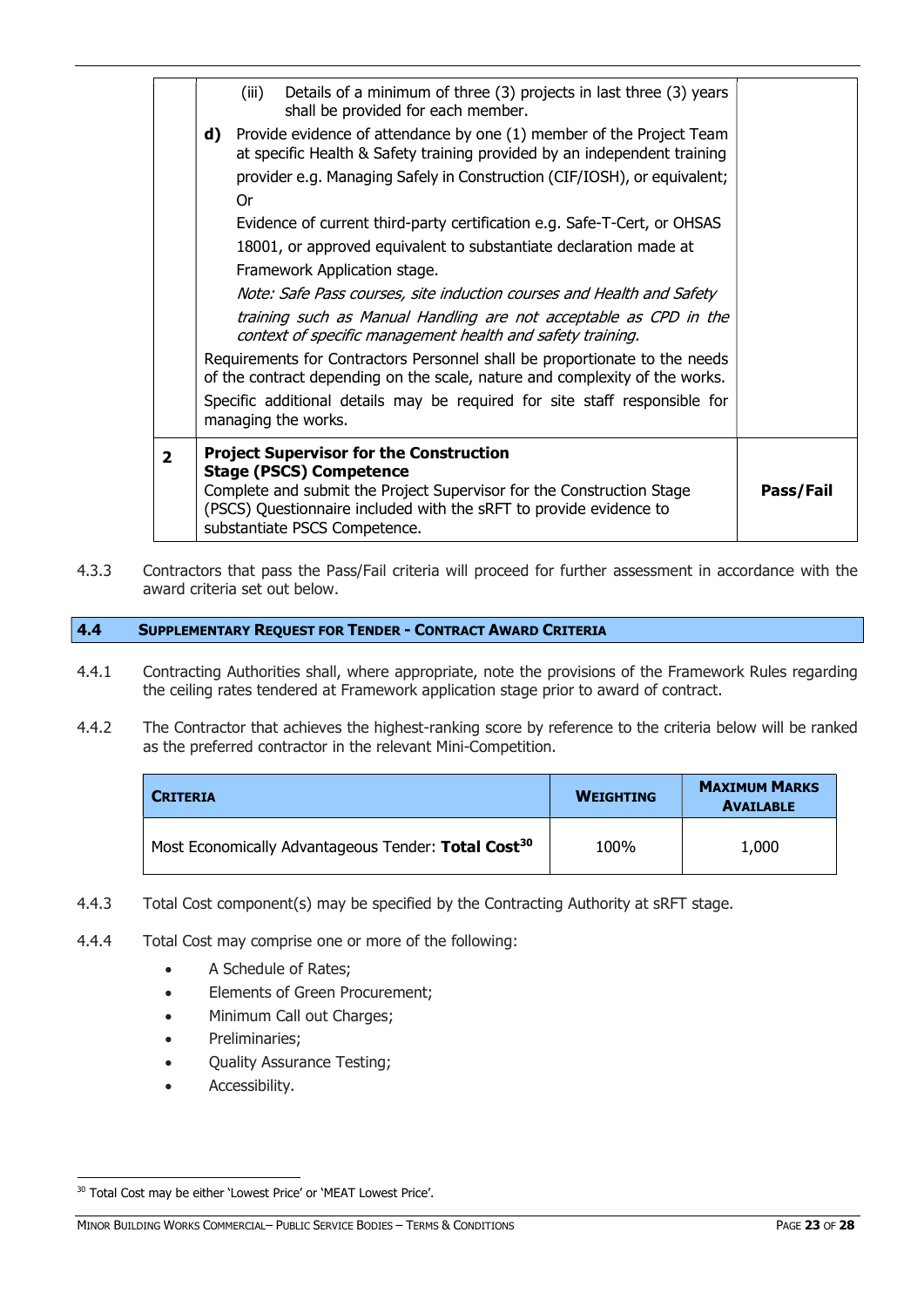- 4.4.5 The lowest Total Cost tendered for completion of the project will be awarded 100% of the 1,000 marks available.
- 4.4.6 The remaining Contractors for that sRFT will receive a pro rata mark based on the difference between their tendered price and that of the lowest priced tenderer.

Marks Awarded = Lowest Total Cost  $X$  Available Marks For<br>Total Cost (1,000) **Total Cost being evaluated** 

- 4.4.7 The marks awarded above will determine the highest scoring contractor who will be ranked No. 1 for the sRFT. The remaining contractors will be ranked in descending order, i.e. The next highest mark ranked No. 2, etc.
- 4.4.8 The acknowledgement of receipt of any sRFT shall not constitute an actual or implied agreement between the Contractor and the Contracting Authority.
- 4.4.9 Where, after a sRFT, two or more Contractors are level on marks the Contracting Authority reserves the right to either;
	- award the contract by random selection, or:
	- re-tender the works and/or services.
- 4.4.10 Where, after a sRFT and before the award of contract, the preferred Tenderer is:
	- deemed by the Contracting Authority as being unable or unsuitable to provide the required works and/or services due to a change in circumstances; or
	- not able or is unwilling to provide the required works and/or services

then the Contracting Authority reserves the right to award the contract to the tenderer ranked next highest. The Contracting Authority may repeat this process until a contract is awarded or there are no further tenderers to provide the required works and/or services.

# 4.4.11 PW-CF 11 Term Maintenance and Refurbishment contract only;

The Contracting Authority may, as an alternative to an award of an sRFT contract directly to the preferred Contractor in a Mini-Competition, operate the call-off of required works and/or services in cascade. In the event that the Contracting Authority decides to operate in this manner, it will explicitly identify this in the sRFT. Once the Mini-Competition has been completed, it will enter an sRFT contract with the preferred tenderer and as many subsequently ranked tenderers (in descending order) as specified in the sRFT in the relevant Mini-Competition. The Contracting Authority will then order works and/or services in the following manner:

- It will issue a Task Order to the Contractor who is ranked first in the cascade;
- Within the minimum number of working days specified in the Task Order, the Contractor must either:
	- 1) Accept the Task Order; or
	- 2) Advise why it cannot accept the Task Order.

 If the Contractor does not accept the Task Order or fails to observe the deadline or if it is in a situation of conflicting interests that may negatively affect the performance of the specific contract, the Contracting Authority may place the order with the next ranked Contractor on the cascade.

The Contracting Authority may repeat this process until a Contractor accepts the Task Order or there are no further Contractors to provide the required works and/or services.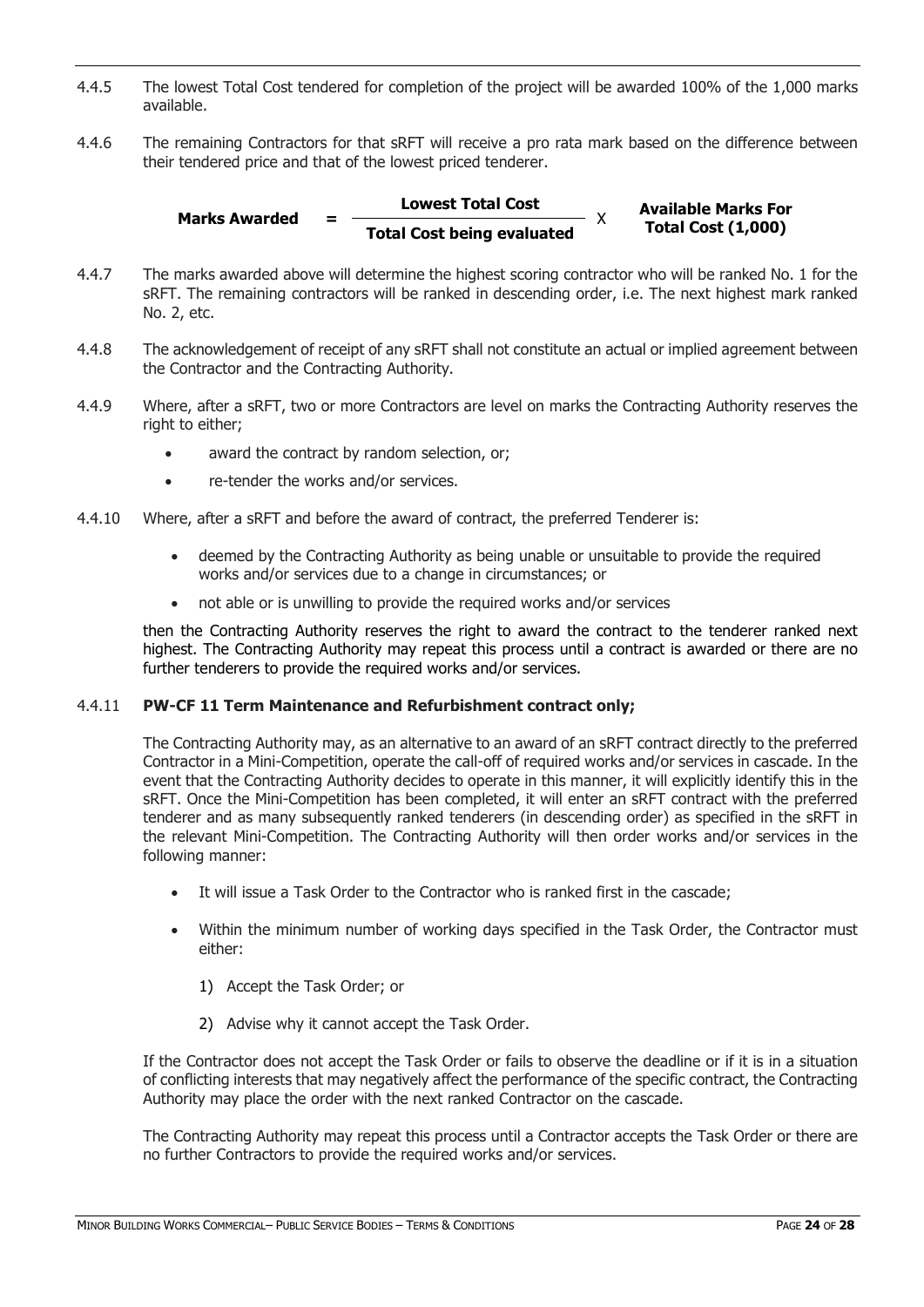## 4.5 SUPPLEMENTARY REQUEST FOR TENDER - NOTIFICATION OF EVALUATION

4.5.1 All Contractors submitting a tender in response to a sRFT will be informed of the outcome without delay following conclusion of the sRFT evaluation process.

## 4.6 INFORMATION TO BE PROVIDED BY THE CONTRACTOR PRIOR TO CONTRACT AWARD

- 4.6.1 In addition to the information to be provided when submitting a response to a sRFT, successful Contractors must provide to the Contracting Authority for their review and approval, prior to formal award of the contract (if not already submitted), the specific information listed below or any such relevant information as requested by the Contracting Authority:
	- Updated confirmation that the Contractor complies with the requirements of Regulation 57 of the European Union (Award of Public Authority Contracts) Regulations 2016 (SI 284 of 2016);
	- Confirmation that any Subcontractor/Specialist proposed for completion of the works and/or services complies with the requirements of Regulation 57 of the European Union (Award of Public Authority Contracts) Regulations 2016 (SI 284 of 2016) by providing an ESPD or equivalent;
	- The company's Tax Clearance Access Number and Tax Reference Number to facilitate online verification of the company's tax status. By supplying the aforementioned numbers the successful Contractor acknowledges and agrees that the contracting authority has the permission of the successful Contractor to verify its tax clearance position online. Subcontractors engaged at sRFT stage are required to produce an in-date (not older than 30 days) Notification of Determination to the Contracting Authority or the principal Contractor, before any contract is awarded;
	- The company's Safety Statement or equivalent document submitted prior to appointment to the Framework Agreement. This document may be assessed for compliance with the provisions set out in the Safety, Health & Welfare at Work Act 2005 and enforcing Regulations.
	- Satisfactory evidence of insurance in accordance with the minimum standards referenced in the tender documents or as outlined in the SRFT;
	- Agreement to the use of specific electronic tools, such as building information electronic modelling tools or similar, where appropriate.
	- In relation to the appointment as PSCS the Contractor agrees prior to the award of the sRFT contract, at a minimum to the following:
		- o Be appointed in writing as PSCS for the works;
		- o Confirm acceptance of the PSCS role in writing;
		- o Where required, to further develop the Preliminary Safety & Health Plan into a Construction Stage Safety & Health Plan;
		- $\circ$  Comply with obligations regarding notifying the Health & Safety Authority;
		- $\circ$  Confirm identity of the competent person(s) carrying out the duties of PSCS;
		- $\circ$  Carry out all duties required of the PSCS as outlined in the Safety, Health & Welfare at Work (Construction) Regulations 2006 – 2013.
	- In relation to Pay and the Conditions of Employment, satisfactory evidence of compliance with applicable law, may be sought in relation to rates of pay and the conditions of employment, including pension contributions;
	- SOLAS Safepass Cards for all Contractors Personnel and where appropriate to the works and/or services required in the Supplementary Request for Tender, CSCS cards or equivalent;
	- Site<sup>31</sup> Specific Risk Assessment, if applicable;
	- Site Specific Method Statement, if applicable;

<sup>&</sup>lt;sup>31</sup> Any place where the works are to be executed according to the contract, any place provided by the Employer for the works, any place where the Contractor is to operate or maintain Employers facilities or any place that the works requirements identify as part of the site.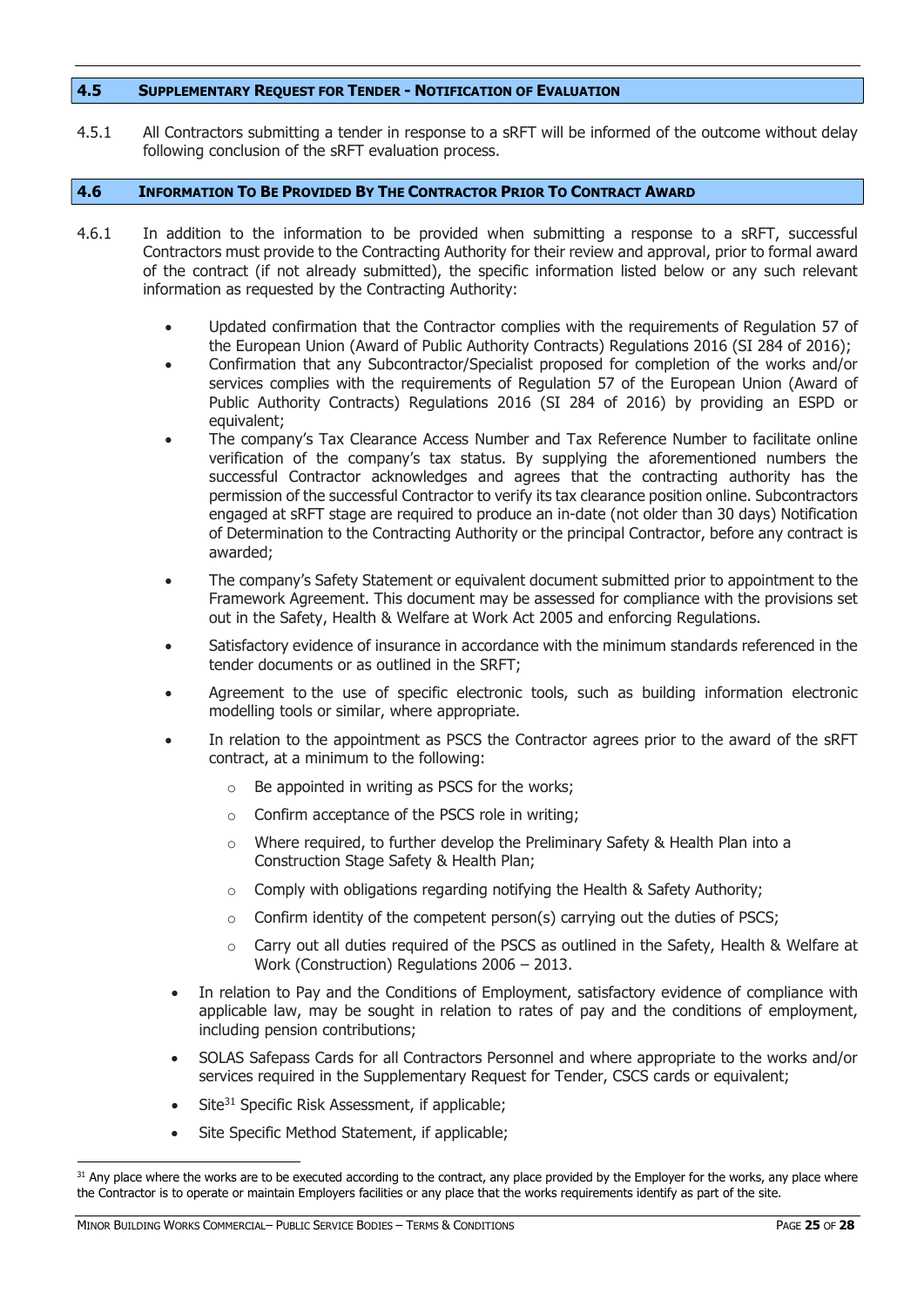- The Contractor's Waste Management Plan (WMP) for the management of all waste arising on site, if applicable;
- Parent Company Guarantee (if applicable);
- Any other details specified in the sRFT consistent with the terms and conditions of the Framework Agreement.

# 4.7 SUPPLEMENTARY REQUEST FOR TENDER CONTRACT (SRFT'S)

- 4.7.1 All works and/or services subsequently carried out by Contractors pursuant to a sRFT will be carried out under:
	- PW-CF6 Public Works Short Form of Contract, as may be amended re-stated or otherwise modified by OGP from time to time or
	- PW-CF5 Contract for Minor Building & Civil Engineering Works Designed by the Employer, as may be amended re-stated or otherwise modified by OGP from time to time or
	- PW-CF 11 Term Maintenance and Refurbishment contract, as may be amended re-stated or otherwise modified by OGP from time to time.
- 4.7.2 The version of the conditions of contract for the purpose of any particular sRFT shall be the version identified in the sRFT or, failing which, the version published on http://constructionprocurement.gov.je/contracts/ on the date 10 days before the latest receipt for a response to the sRFT.
- 4.7.3 Tenderers should note that this Framework Agreement replaces the template TMRC Framework Agreement and its associated drawdown options under the Capital Works Management Framework.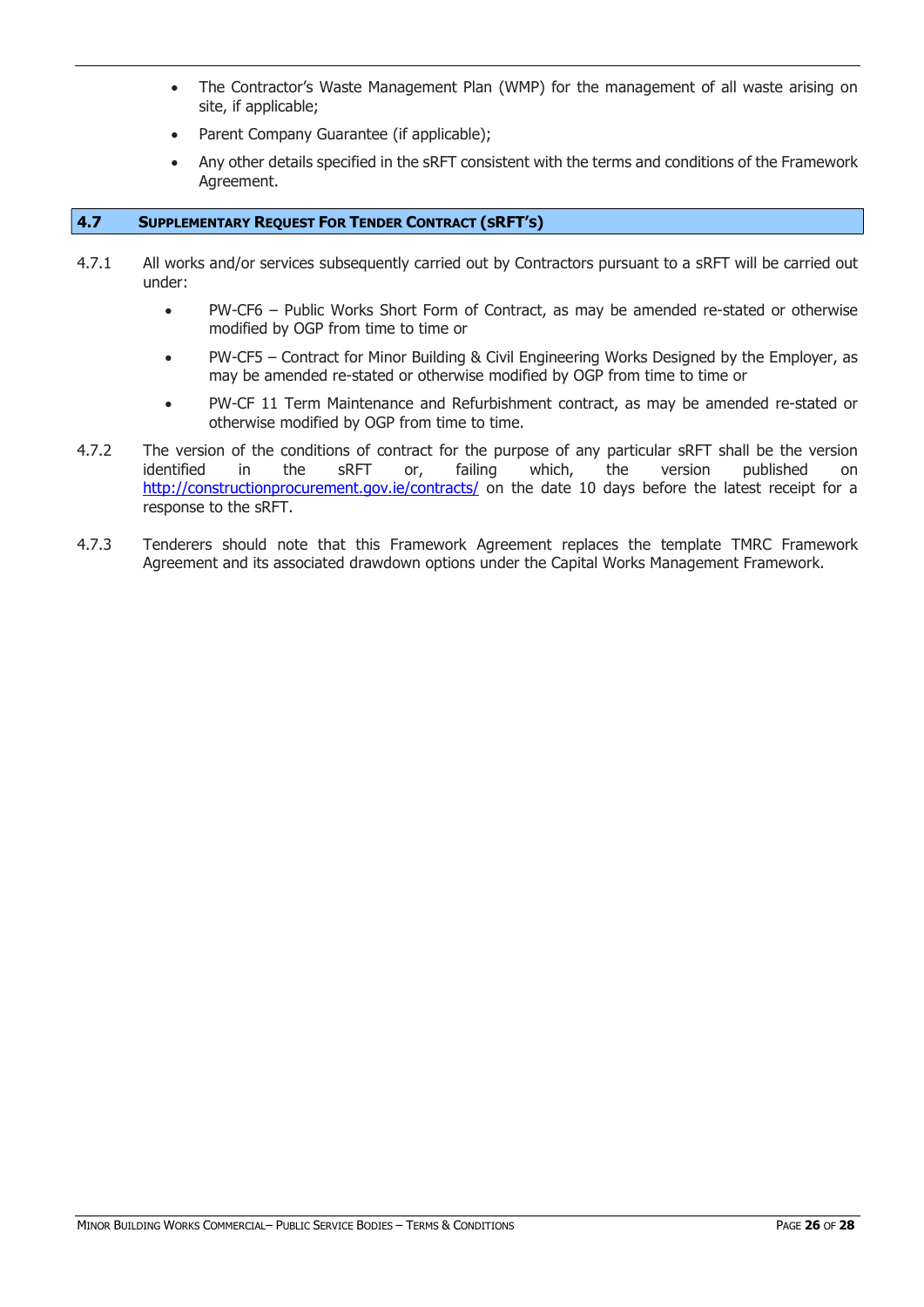# 5.0 PERFORMANCE EVALUATION REPORT

| <b>MINOR BUILDING WORKS - COMMERCIAL - PUBLIC SERVICE BODIES</b><br>PERFORMANCE EVALUATION REPORT |                                                           |                 |  |  |
|---------------------------------------------------------------------------------------------------|-----------------------------------------------------------|-----------------|--|--|
|                                                                                                   | <b>DETAILS OF SUPPLEMENTARY REQUEST FOR TENDER (SRFT)</b> |                 |  |  |
| <b>CONTRACTING AUTHORITY</b>                                                                      |                                                           |                 |  |  |
| <b>SRFT/TASK ORDER REFERENCE NO.:</b>                                                             |                                                           |                 |  |  |
| <b>NAME OF CONTRACTOR:</b>                                                                        |                                                           |                 |  |  |
| <b>SUPPLYGOV I.D. OF CONTRACTOR</b>                                                               |                                                           |                 |  |  |
| <b>CONTRACTOR CONTACT NAME</b>                                                                    |                                                           |                 |  |  |
| <b>DETAILS OF CONTRACT AWARDED:</b>                                                               |                                                           |                 |  |  |
|                                                                                                   |                                                           |                 |  |  |
|                                                                                                   |                                                           |                 |  |  |
|                                                                                                   |                                                           |                 |  |  |
|                                                                                                   |                                                           |                 |  |  |
|                                                                                                   |                                                           |                 |  |  |
|                                                                                                   |                                                           |                 |  |  |
| <b>TOTAL OUT-TURN COST:</b>                                                                       | €                                                         | (INCLUDING VAT) |  |  |
| <b>COMMENTS:</b>                                                                                  |                                                           |                 |  |  |
|                                                                                                   |                                                           |                 |  |  |
|                                                                                                   |                                                           |                 |  |  |
|                                                                                                   |                                                           |                 |  |  |
|                                                                                                   |                                                           |                 |  |  |
|                                                                                                   |                                                           |                 |  |  |
|                                                                                                   |                                                           |                 |  |  |

| <b>EVALUATION COMPLETED BY -</b> |  |  |  |
|----------------------------------|--|--|--|
| (BUYER) NAME:                    |  |  |  |
| <b>(BUYER) CONTACT NO:</b>       |  |  |  |
| (BUYER) EMAIL ADDRESS:           |  |  |  |
| <b>DATE OF REVIEW:</b>           |  |  |  |
| <b>SIGNATURE (BUYER):</b>        |  |  |  |